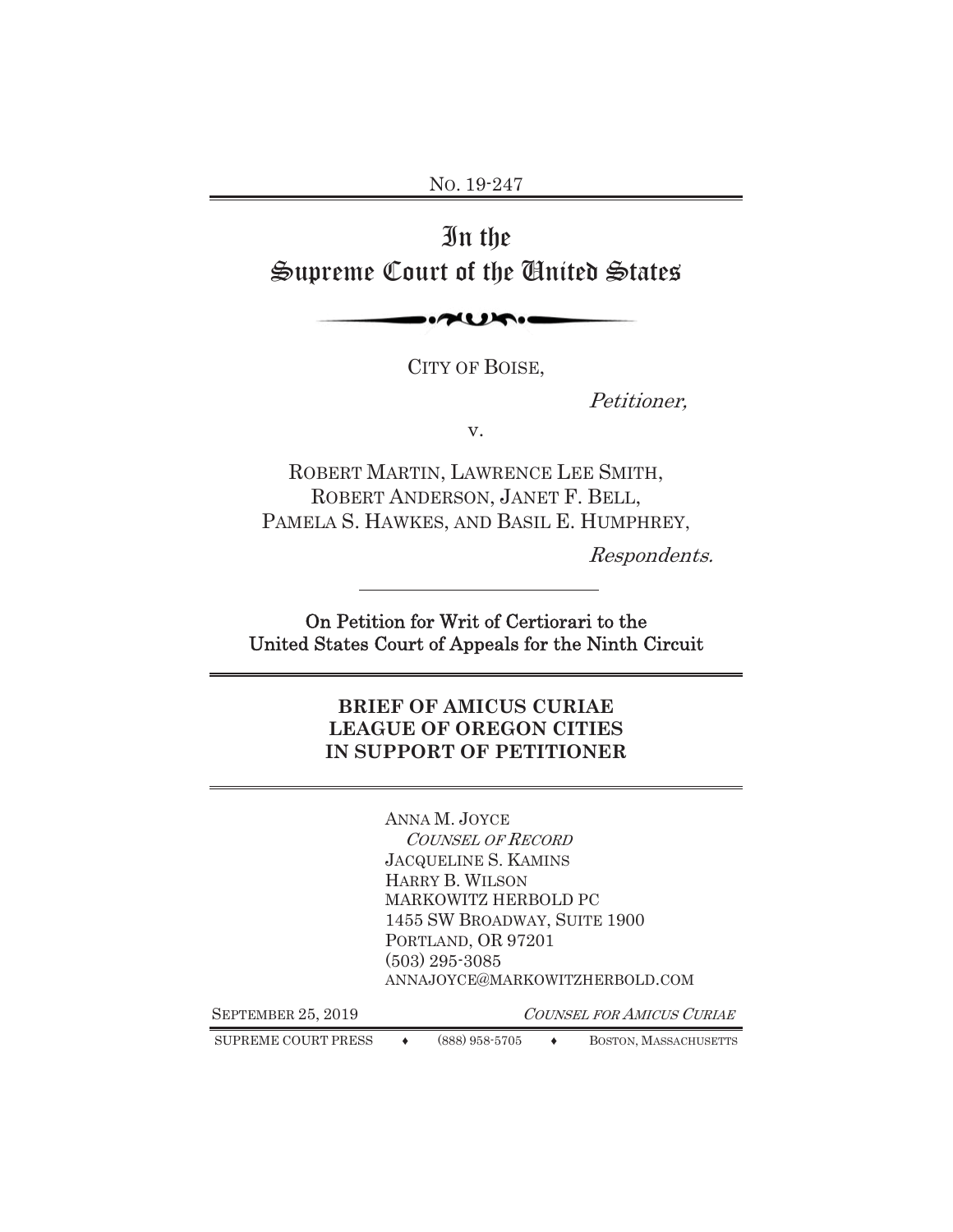# TABLE OF CONTENTS

| $\mathbf{I}$ . | OREGON CITIES ARE PREVENTED "FROM<br>FULFILLING THEIR DUTY TO ENFORCE AN<br>ARRAY OF PUBLIC HEALTH AND SAFETY             |
|----------------|---------------------------------------------------------------------------------------------------------------------------|
|                |                                                                                                                           |
|                | II. NON-ENFORCEMENT HAS "WREAKED HAVOC"                                                                                   |
| $\mathbf{A}$   | The Number of Unsheltered Homeless<br>Has Risen Sharply in Oregon Cities 12                                               |
| $\mathbf{B}$   | The Proliferation of Homeless Camps<br>Poses a Monumental Challenge for<br>Oregon Cities' Public Resources 14             |
|                | C. Oregon Cities Struggle with the Post-<br>Martin Increase of Unsheltered Home-<br>less-Related Crimes and Complaints 17 |
|                |                                                                                                                           |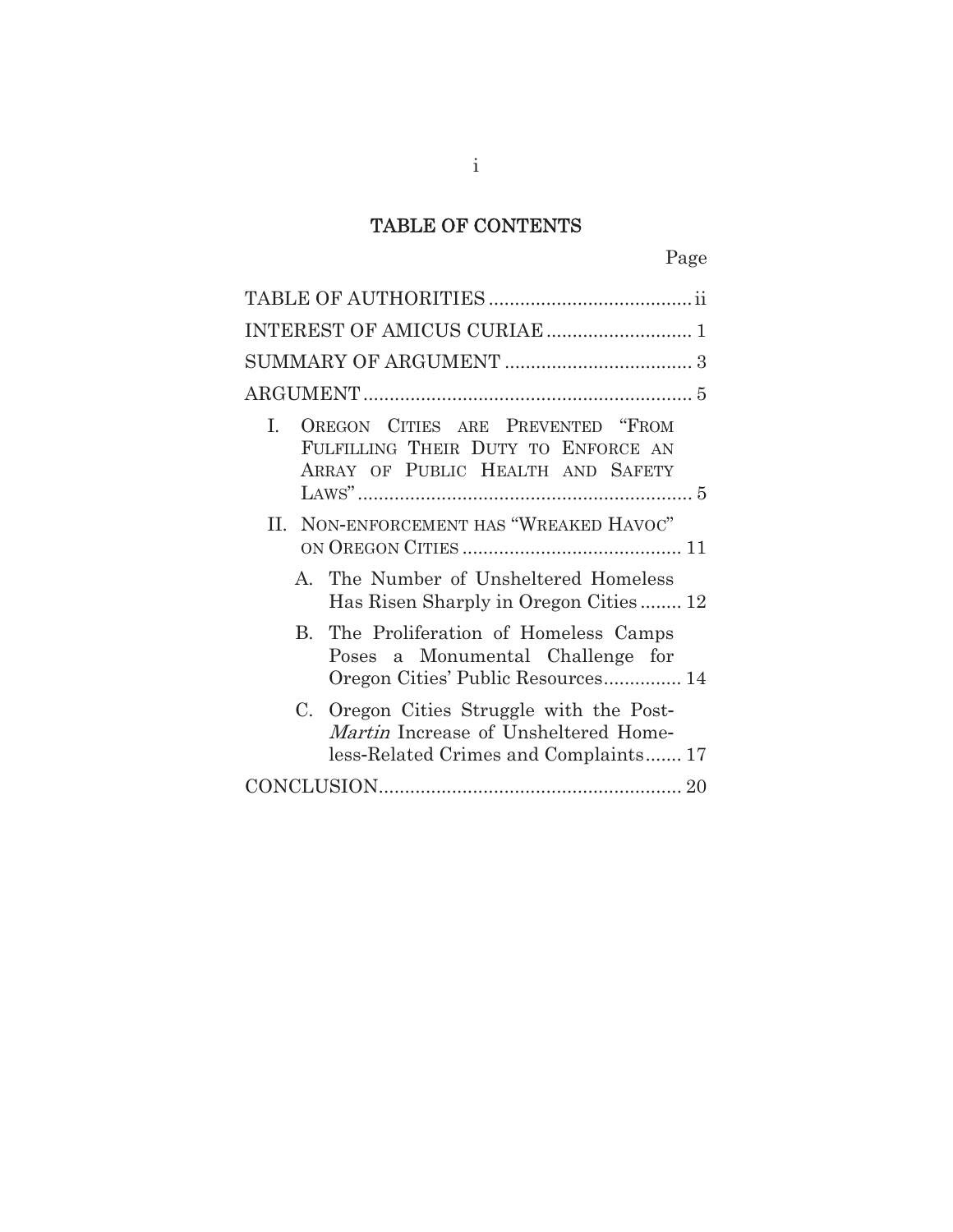### TABLE OF AUTHORITIES

TABLE Page

# CASES

| Blake, et al. v. City of Grants Pass,          |  |
|------------------------------------------------|--|
| 1:18-cv-01823-CL, 2019 WL 3717800              |  |
|                                                |  |
| O'Callaghan v. City of Portland,               |  |
|                                                |  |
| Tyson & Bro.-United Theatre Ticket Offices,    |  |
| <i>Inc. v. Banton, 273 U.S. 418 (1927)  19</i> |  |

# OTHER AUTHORITIES

| Adelle M. Banks,                                  |
|---------------------------------------------------|
| Homeless Find Rest in Faith-Based Shelters        |
| More Than Others, Religion News Service           |
| $(Feb. 1, 2017)$ , https://religionnews.com/2017/ |
| 02/01/homeless-find-rest-in-faith-based-          |
|                                                   |
| Adopted Operating & Capital Budget,               |
| City of Grants Pass, Oregon, https://www.         |
| grantspassoregon.gov/DocumentCenter/View/         |
| 12918/Adopted-Operating-Budget-Document-          |
|                                                   |
| Anna Griffin,                                     |
| <i>The Magnet Myth</i> , The Oregonian (Feb. 14,  |
| 2015), https://www.oregonlive.com/projects/       |
|                                                   |
|                                                   |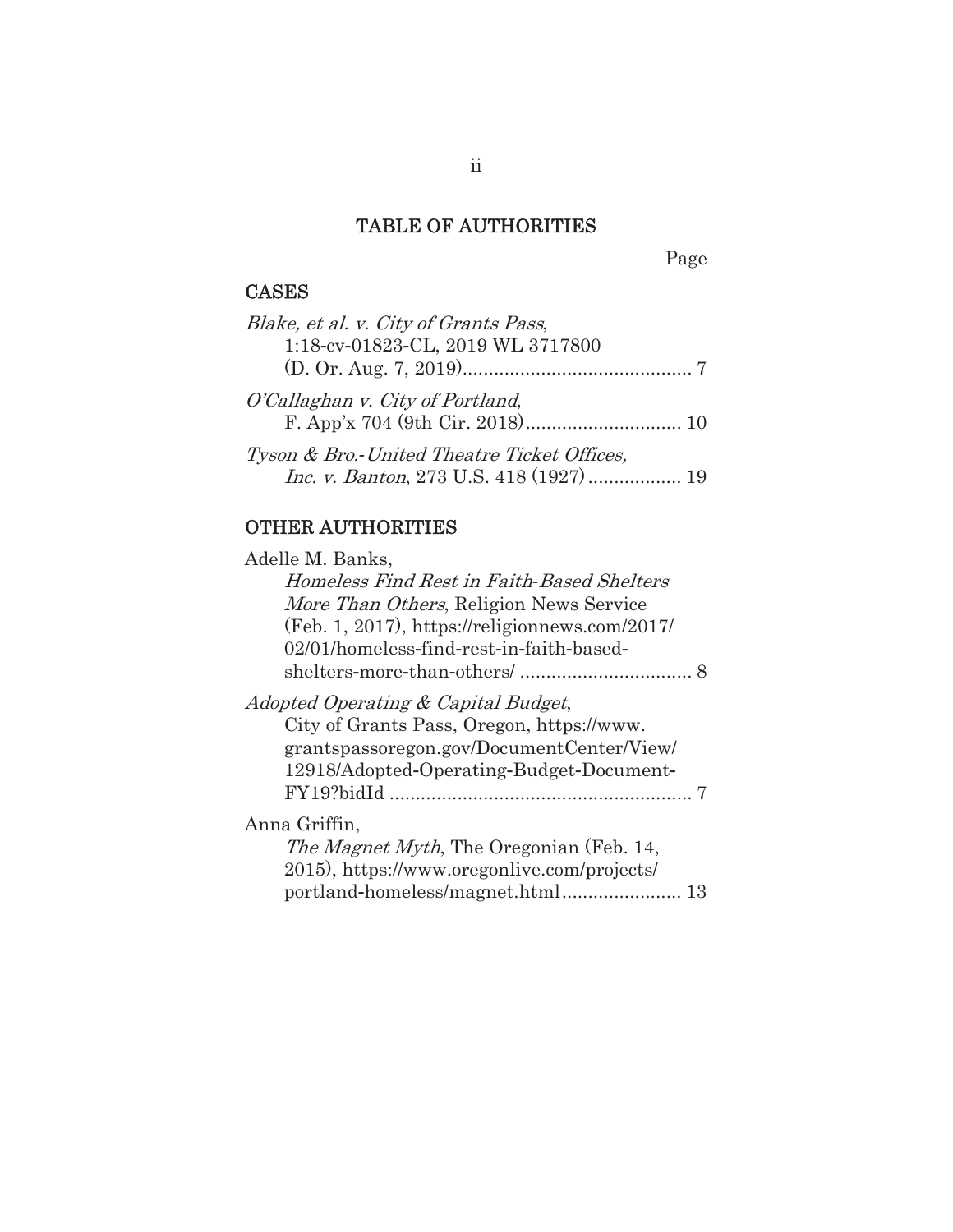Page

| Arielle Brumfield,                                 |
|----------------------------------------------------|
| Homelessness On Rise In Central Oregon,            |
| KTVZ (Aug. 9, 2019), https://www.ktvz.com/         |
| news/homelessness-on-rise-in-central-              |
|                                                    |
| Carsyn Currier,                                    |
| Homeless Shelter Reaction After Class-             |
| <b>Action Lawsuit for Homeless In Grants Pass,</b> |
| KTVL (Aug. 13, 2019), https://ktvl.com/news/       |
| local/homeless-shelter-reaction-after-class-       |
| action-law-suit-for-homeless-in-grants-pass 10     |
| Damian Mann,                                       |
| More Homeless Villages In The Works, Mail          |
| Tribune (June 4, 2019), https://mailtribune.       |
| com/news/top-stories/grants-pass-will-get-         |
| homeless-village-similar-to-medford-oregon 2       |
| Everton Bailey Jr.,                                |
| Portland Man Walks into Homeless Camp,             |
| Intentionally Starts Fire That Torches Tent,       |
| <i>Authorities Say</i> , The Oregonian (Aug. 29,   |
| 2019), https://www.oregonlive.com/portland/        |
| 2019/08/portland-man-walks-into-homeless-          |
| camp-intentionally-starts-fire-that-torches-       |
|                                                    |
| Garrett Andrews,                                   |
| Homelessness Increases In Central Oregon,          |
| Bend Bulletin (May 6, 2019), https://www.          |
| bendbulletin.com/localstate/7141262-151/           |
|                                                    |
|                                                    |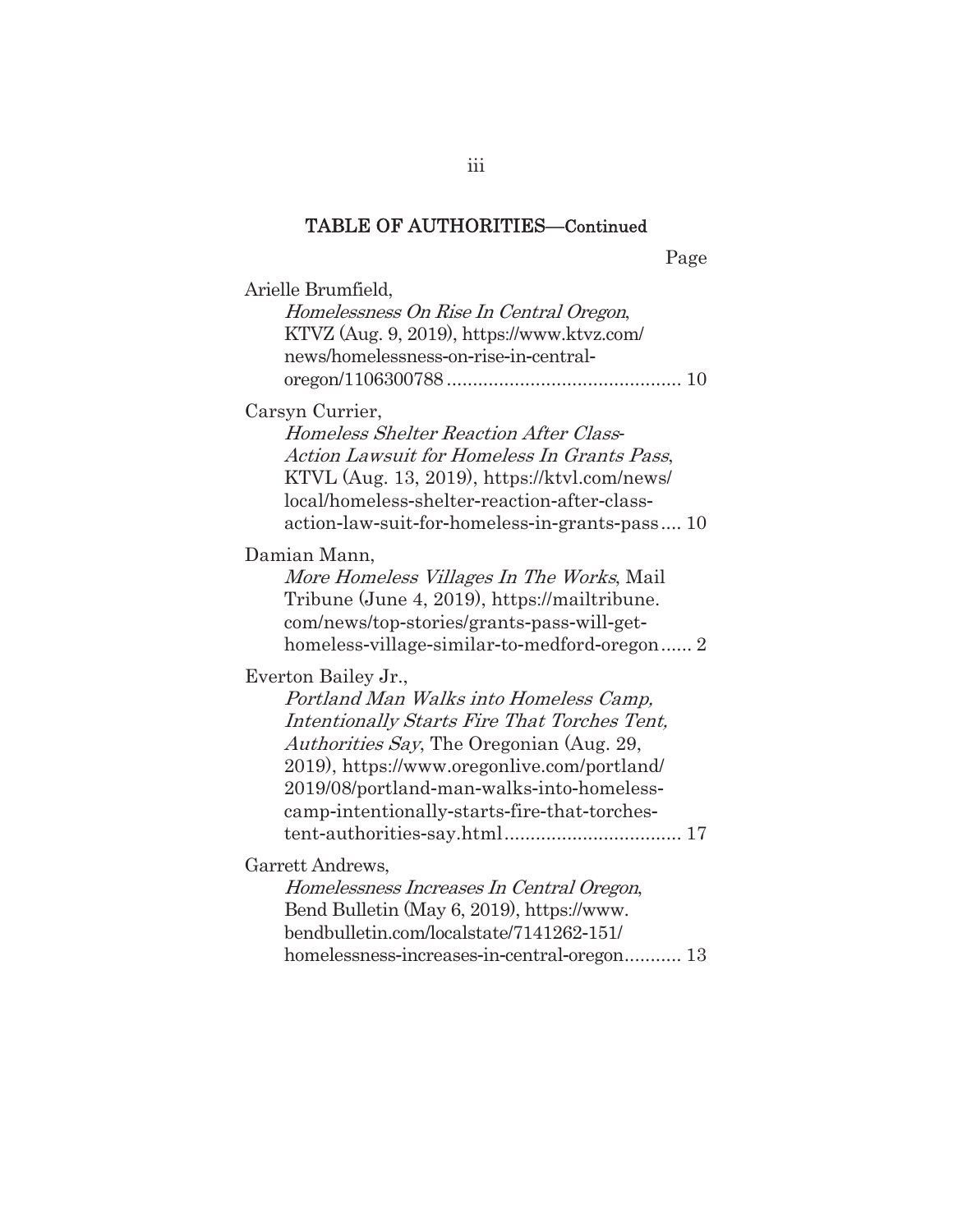Page

| Gordon R. Friedman,<br>Portland Has a Plan for Its Human Poop<br><i>Problem</i> , The Oregonian (June 11, 2019),<br>https://www.oregonlive.com/portland/2019/<br>06/portland-has-a-plan-for-its-human-poop-                                                                           |
|---------------------------------------------------------------------------------------------------------------------------------------------------------------------------------------------------------------------------------------------------------------------------------------|
| Henry Houston,<br>Lane County Commissioners Declare<br>Homelessness an Emergency, Eugene<br>Weekly (Sept. 9, 2019), https://www.<br>eugeneweekly.com/2019/09/10/lane-county-<br>commissioners-declare-homelessness-an-                                                                |
| Homelessness In Lane County Up 32% Over Last<br>Year, Annual Report Finds, KVAL (May 29,<br>2019), https://kval.com/news/local/annual-<br>count-finds-increase-in-number-of-people-<br>experiencing-homelessness-in-lane-county 13                                                    |
| Institute of Medicine (US) Committee on Health<br>Care for Homeless People. Homelessness,<br><i>Health, and Human Needs, Appendix B, "The</i><br>Methodology of Counting the Homeless",<br>Washington (DC): National Academies Press<br>(US); 1988. Available from: https://www.ncbi. |

iv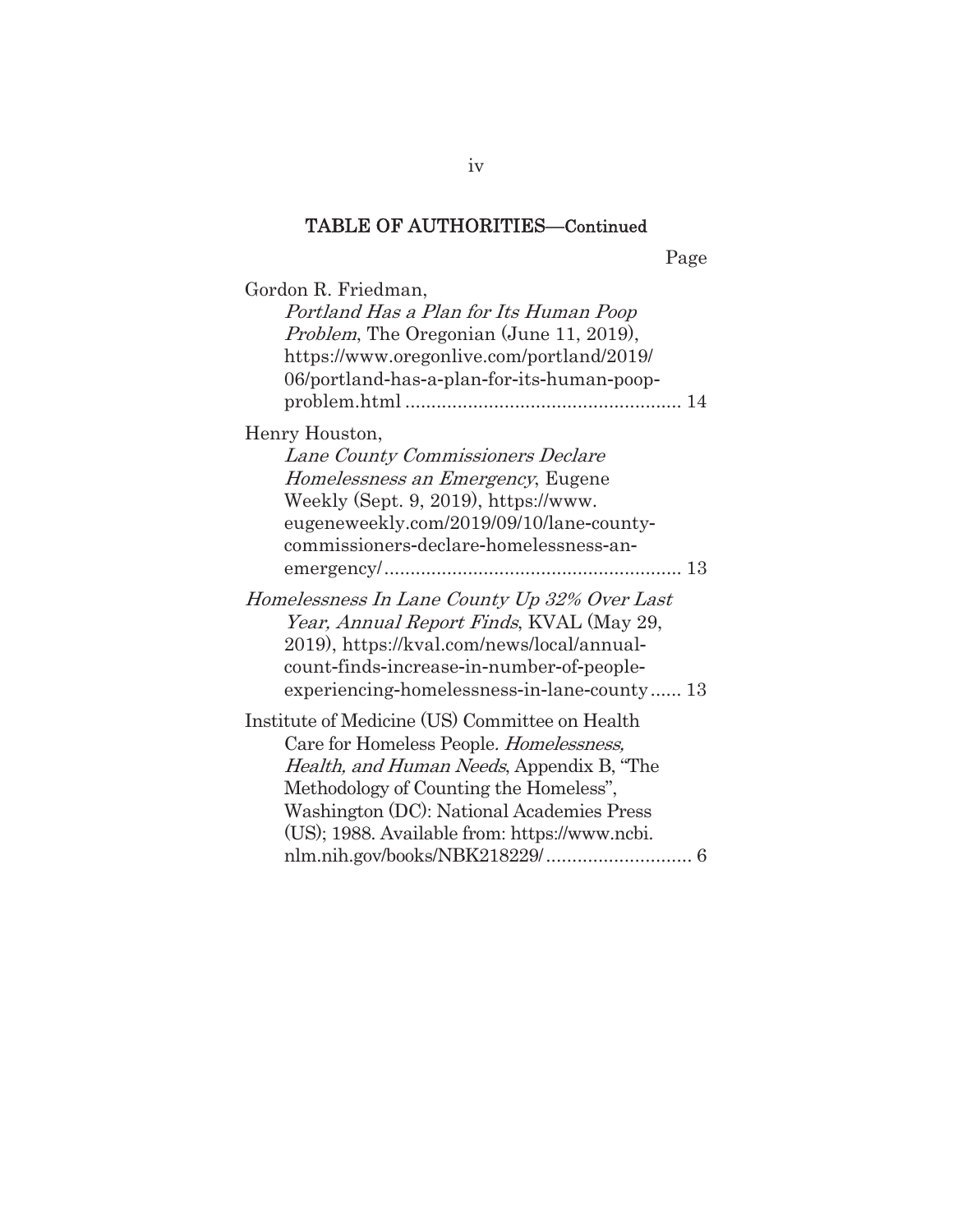Page

| Janet S. Stevens,                               |
|-------------------------------------------------|
| Report Dives into Oregon Homelessness,          |
| Bend Bulletin (Mar. 28, 2019), https://www.     |
| bendbulletin.com/opinion/7043846-151/janet-     |
| stevens-column-report-dives-into-oregon-        |
|                                                 |
| Jim Redden,                                     |
| Report: Oregon Far Exceeds Nation in            |
| Percent of Homeless, Koin (Mar. 15, 2019),      |
| https://www.koin.com/news/oregon/report-        |
| oregon-far-exceeds-nation-in-percent-of-        |
|                                                 |
| Jim Redden,                                     |
| Wheeler Defends Homeless Response,              |
| Portland Tribune (May 10, 2019), https://       |
| pamplinmedia.com/pt/9-news/427951-              |
| 335094-wheeler-defends-homeless-response 12     |
| Jim Redden,                                     |
| Wheeler: Homeless Spending Straining City       |
| <i>Budget</i> , Portland Tribune (May 8, 2019), |
| https://pamplinmedia.com/pt/9-news/427695-      |
| 334532-wheeler-homeless-spending-               |
|                                                 |
| John Tapogna and Madeline Baron,                |
| Homelessness in Oregon, Oregon Community        |
| Foundation (Mar. 2019), https://m.oregoncf.     |
| org/Templates/media/files/reports/              |
|                                                 |
|                                                 |

v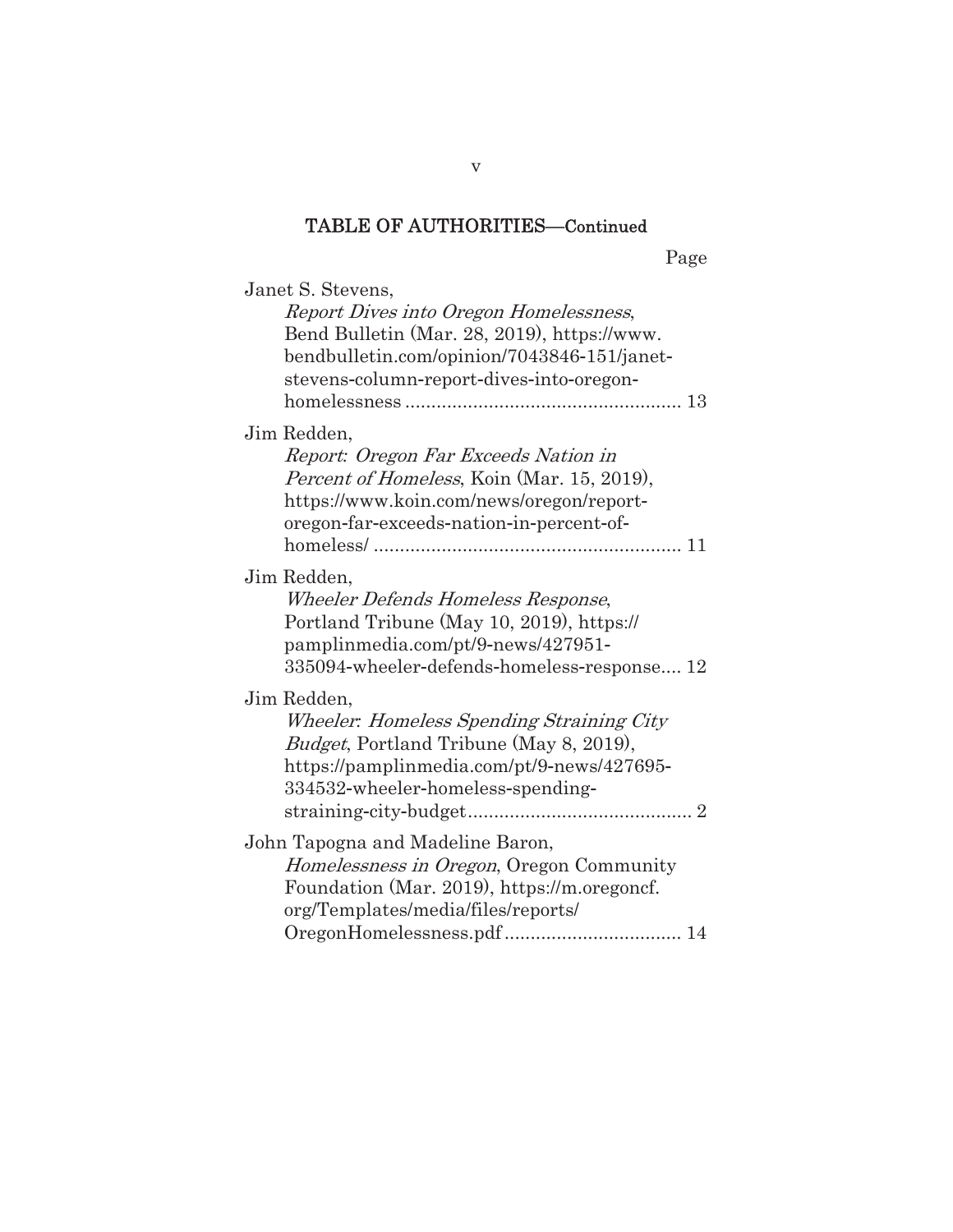Page

| Josh Lehner,                                                                           |
|----------------------------------------------------------------------------------------|
| Poverty and Progress, Josephine County                                                 |
| Edition, Oregon Office of Economic Analysis                                            |
| (Nov. 3, 2016), https://                                                               |
| oregoneconomicanalysis.com/2016/11/03/                                                 |
| poverty-and-progress-josephine-county-                                                 |
|                                                                                        |
| Lyndsey Hewitt,                                                                        |
| Homeless Advocate's Challenge of City                                                  |
| Camping Ordinance Goes to Federal Appeals<br>Judges, Portland Tribune (July 13, 2017), |
| https://pamplinmedia.com/pt/9-news/366186-                                             |
| 247605-homeless-advocates-challenge-of-city-                                           |
| camping-ordinance-goes-to-federal-appeals-                                             |
|                                                                                        |
| Maggie Vespa,                                                                          |
| An Ideal Opportunity to Go Unnoticed, KGW                                              |
| $(July 26, 2019), https://www.kgw.com/article/$                                        |
| news/local/an-ideal-opportunity-to-go-                                                 |
| unnoticed-lawsuit-litter-fires-point-spotlight-                                        |
| at-homeless-on-beaches/283-d0c6f4ed-1968-                                              |
|                                                                                        |
| Maggie Vespa,                                                                          |
| Astoria Police Tracking Calls Involving                                                |
| 'Aggressive' Homeless People, KGW (May 17,                                             |
| 2019), https://www.kgw.com/article/news/                                               |
| astoria-police-tracking-calls-involving-                                               |
| aggressive-homeless-people/283-0b1fc494-                                               |
|                                                                                        |

vi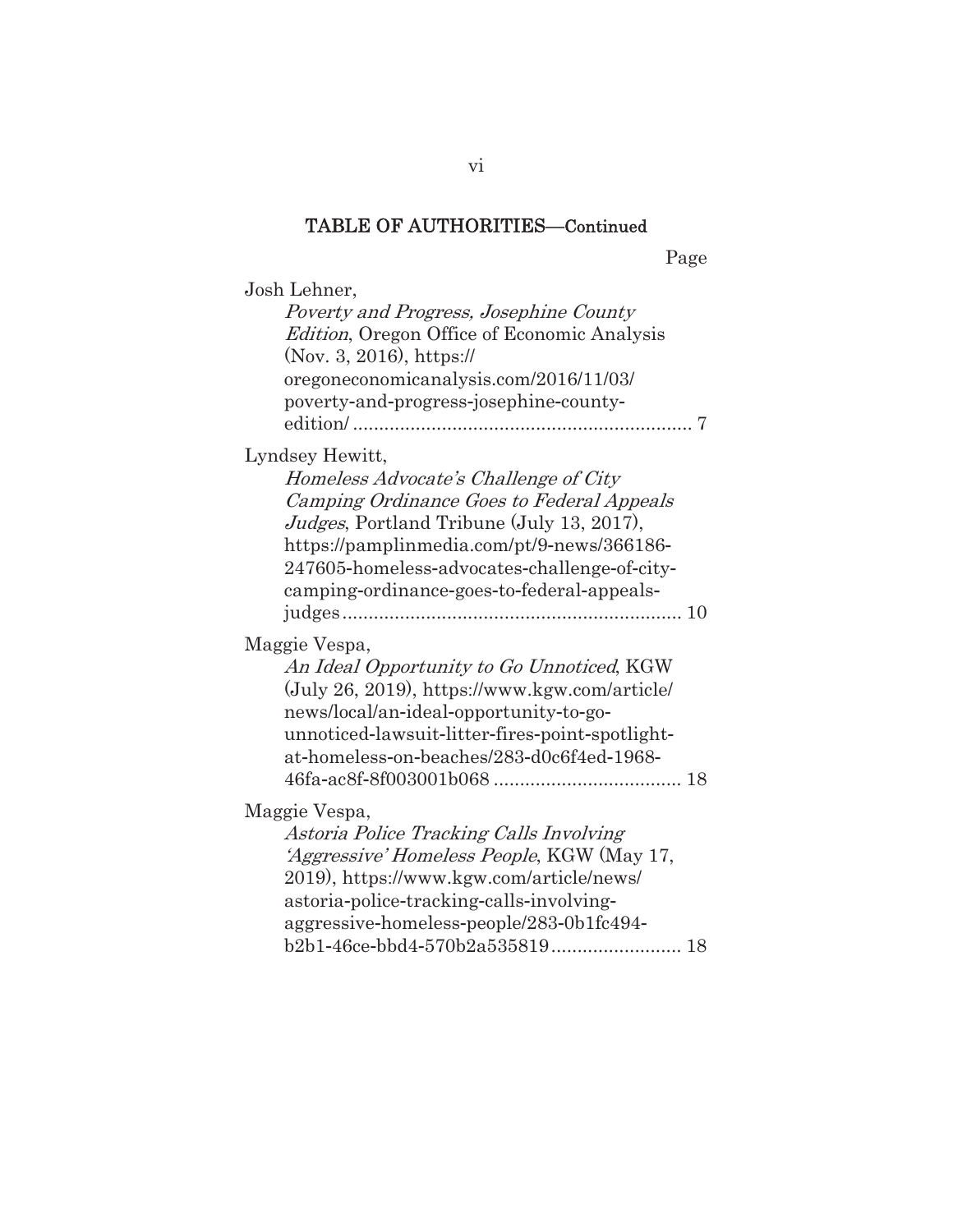Page

Maxine Bernstein,

| Appeals Court Revives Challenge of<br>Portland's Anti-Camping Ordinance by Man<br>Living Under Bridge, The Oregonian (Jan.<br>29, 2019), https://www.oregonlive.com/<br>portland/2018/10/appeals_court_revives_ |
|-----------------------------------------------------------------------------------------------------------------------------------------------------------------------------------------------------------------|
| Michael Lyle,                                                                                                                                                                                                   |
| Las Vegas Asks to Raise Taxes, Fees to Take<br>on Homelessness Crisis, Nevada Current<br>(Nov. 15, 2018), https://www.nevadacurrent.<br>com/2018/11/15/las-vegas-asks-to-raise-taxes-                           |
| Michael Tanner and Charles Hughes,                                                                                                                                                                              |
| The Work Versus Welfare Trade-Off. 2013,                                                                                                                                                                        |
| Cato Institute White Paper (2013), https://                                                                                                                                                                     |
| www.cato.org/sites/cato.org/files/pubs/pdf/the_                                                                                                                                                                 |
| work_versus_welfare_trade-off_2013_wp.pdf  13                                                                                                                                                                   |
| Molly Harbarger,                                                                                                                                                                                                |
| Homelessness Surges to Top Concern Among                                                                                                                                                                        |
| <i>Portlanders, Poll Finds, The Oregonian (Feb.</i>                                                                                                                                                             |
| 8, 2019), https://www.oregonlive.com/                                                                                                                                                                           |
| business/2019/02/homelessness-surges-to-top-                                                                                                                                                                    |
| concern-among-portlanders-poll-finds.html 18                                                                                                                                                                    |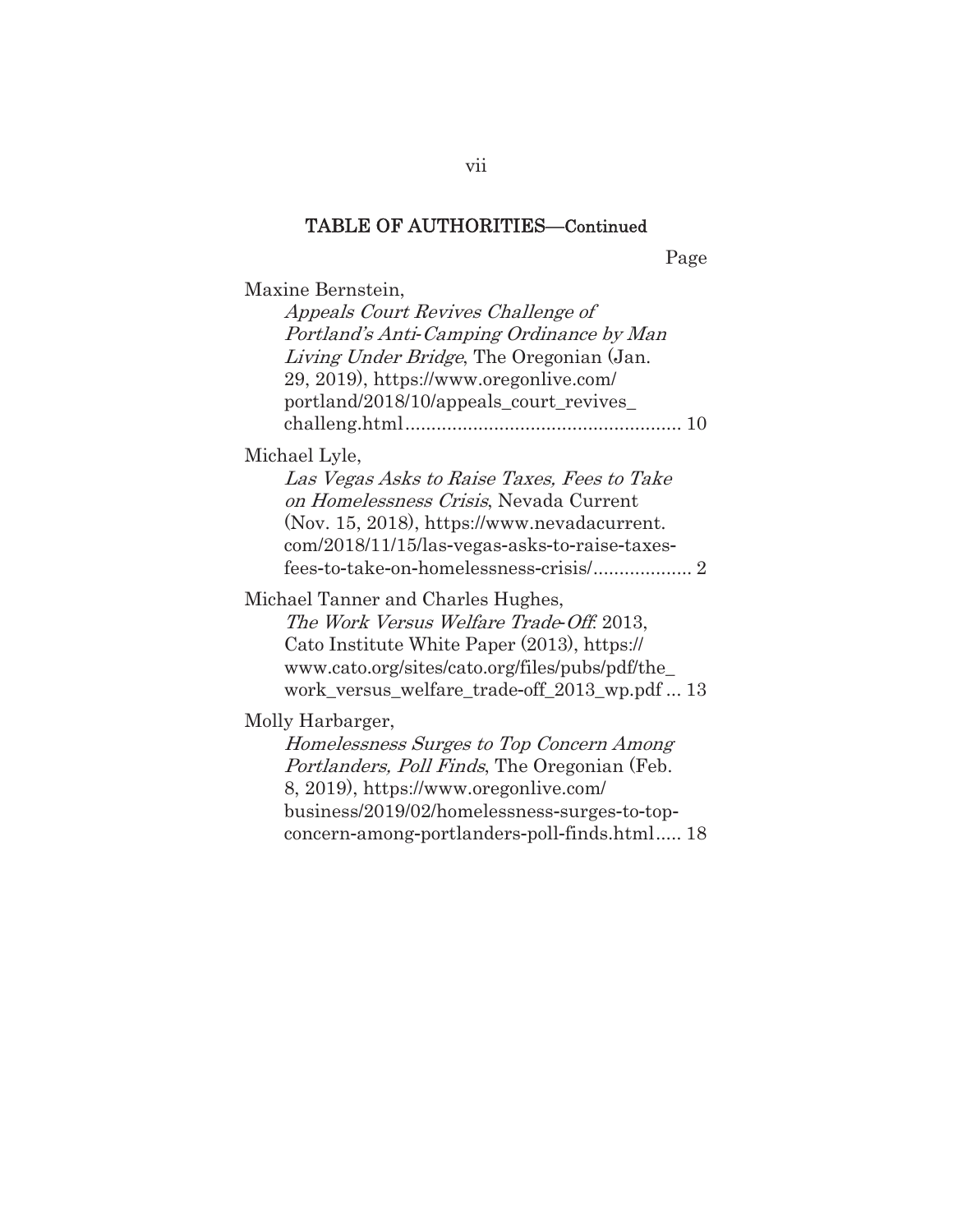Page

| 1 asv                                                                                                                                                                                                                                                                                     |
|-------------------------------------------------------------------------------------------------------------------------------------------------------------------------------------------------------------------------------------------------------------------------------------------|
| Molly Harbarger,<br>Multnomah County Sees 20% More People<br>Sleeping Outside in Latest Homeless Count,<br>The Oregonian (Aug. 1, 2019), https://www.<br>oregonlive.com/news/2019/08/multnomah-<br>county-sees-20-more-people-sleeping-outside-in-                                        |
| Nigel Jaquiss,<br>Oregon Has Nation's Second Highest Rate of<br>Unsheltered Homeless People, According to<br>New Federal Report, Willamette Week (Dec.<br>17, 2018), https://www.wweek.com/news/<br>2018/12/17/oregon-has-nations-second-<br>highest-rate-of-unsheltered-homeless-people- |
| North Bend Homeless Shelters & Services for the<br><i>Needy</i> , Homeless Shelter Directory, https://<br>www.homelessshelterdirectory.org/cgi-bin/id/<br>city.cgi?city=North%20Bend&state=OR (last                                                                                       |
| OPB Staff,<br>Portland-Area Voters Pass \$653 Million<br>Affordable Housing Bond, Or. Pub.<br>Broadcasting (Nov. 6, 2018), https://www.opb.<br>org/news/article/oregon-election-affordable-                                                                                               |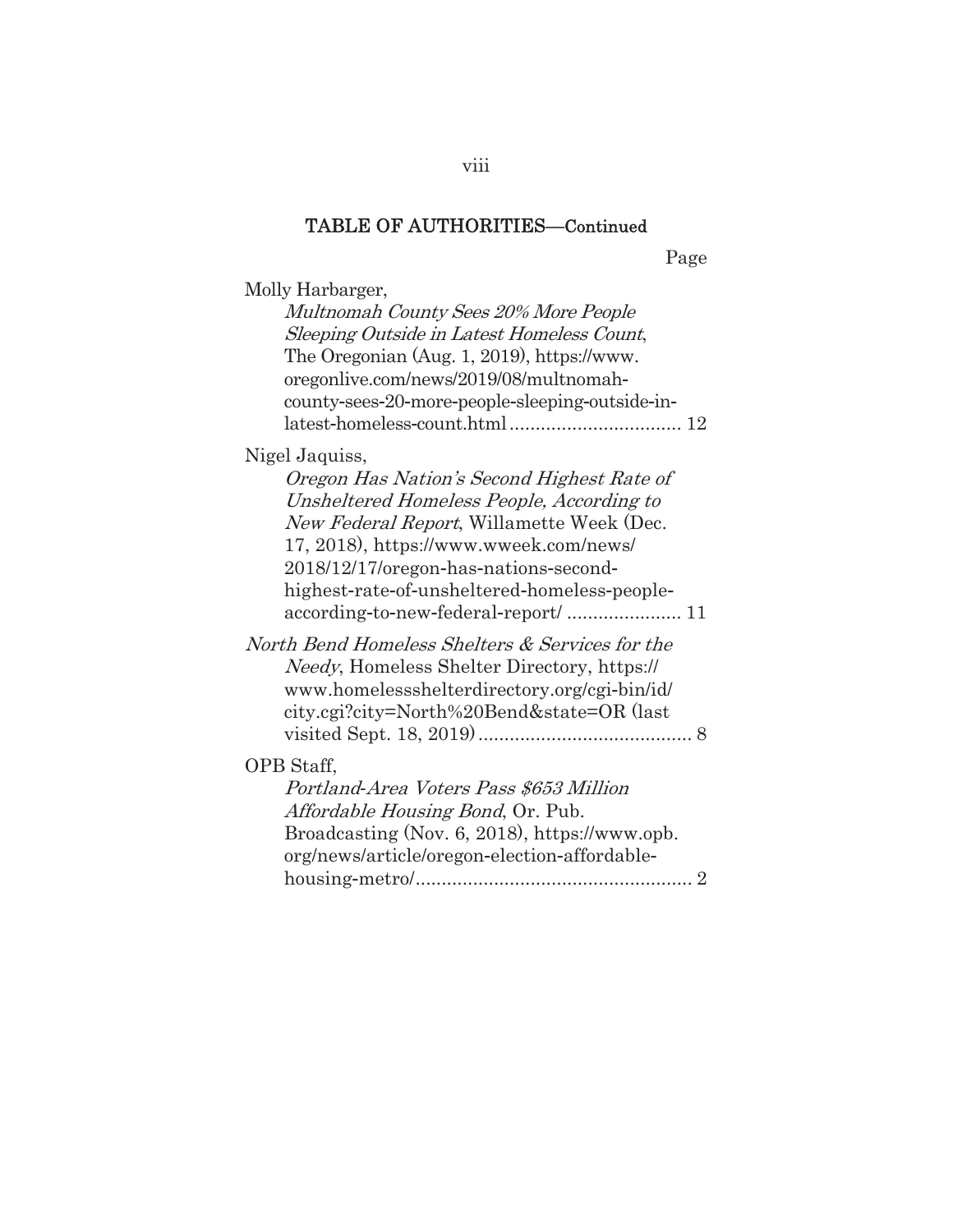Page

| Patricia A. Post,                                                                                                                                                                    |  |
|--------------------------------------------------------------------------------------------------------------------------------------------------------------------------------------|--|
| Hard to Reach: Rural Homelessness &                                                                                                                                                  |  |
| Health Care, National Health Care for the                                                                                                                                            |  |
| Homeless Council (Jan. 2002), https://nhchc.                                                                                                                                         |  |
| org/wp-content/uploads/2019/08/Rural-                                                                                                                                                |  |
|                                                                                                                                                                                      |  |
| Police ID Homeless Woman Killed by Garbage<br><i>Truck</i> , The Register-Guard (Aug. 30, 2019),<br>https://www.registerguard.com/news/<br>20190830/police-id-homeless-woman-killed- |  |
|                                                                                                                                                                                      |  |
| Population of Cities in Oregon (2019),                                                                                                                                               |  |
| World Population Review, http://<br>worldpopulationreview.com/states/oregon-                                                                                                         |  |
|                                                                                                                                                                                      |  |
| Rachel Monahan,                                                                                                                                                                      |  |
| Portland's Homeless Numbers are Flat.                                                                                                                                                |  |
| Willamette Week (Aug. 6, 2019), https://www.                                                                                                                                         |  |
| wweek.com/news/city/2019/08/06/portlands-                                                                                                                                            |  |
| homeless-numbers-are-flat-but-the-number-                                                                                                                                            |  |
| of-people-in-the-most-dire-condition-keeps-                                                                                                                                          |  |
|                                                                                                                                                                                      |  |
| Rui Kaneya,                                                                                                                                                                          |  |
| How Ditching The Rulebook Helped This                                                                                                                                                |  |
| Homeless Shelter Get People Off the Street,                                                                                                                                          |  |
| Huffpost (Dec. 6, 2017), https://www.huffpost.                                                                                                                                       |  |
| com/entry/hawaii-next-step-homeless-                                                                                                                                                 |  |
|                                                                                                                                                                                      |  |

ix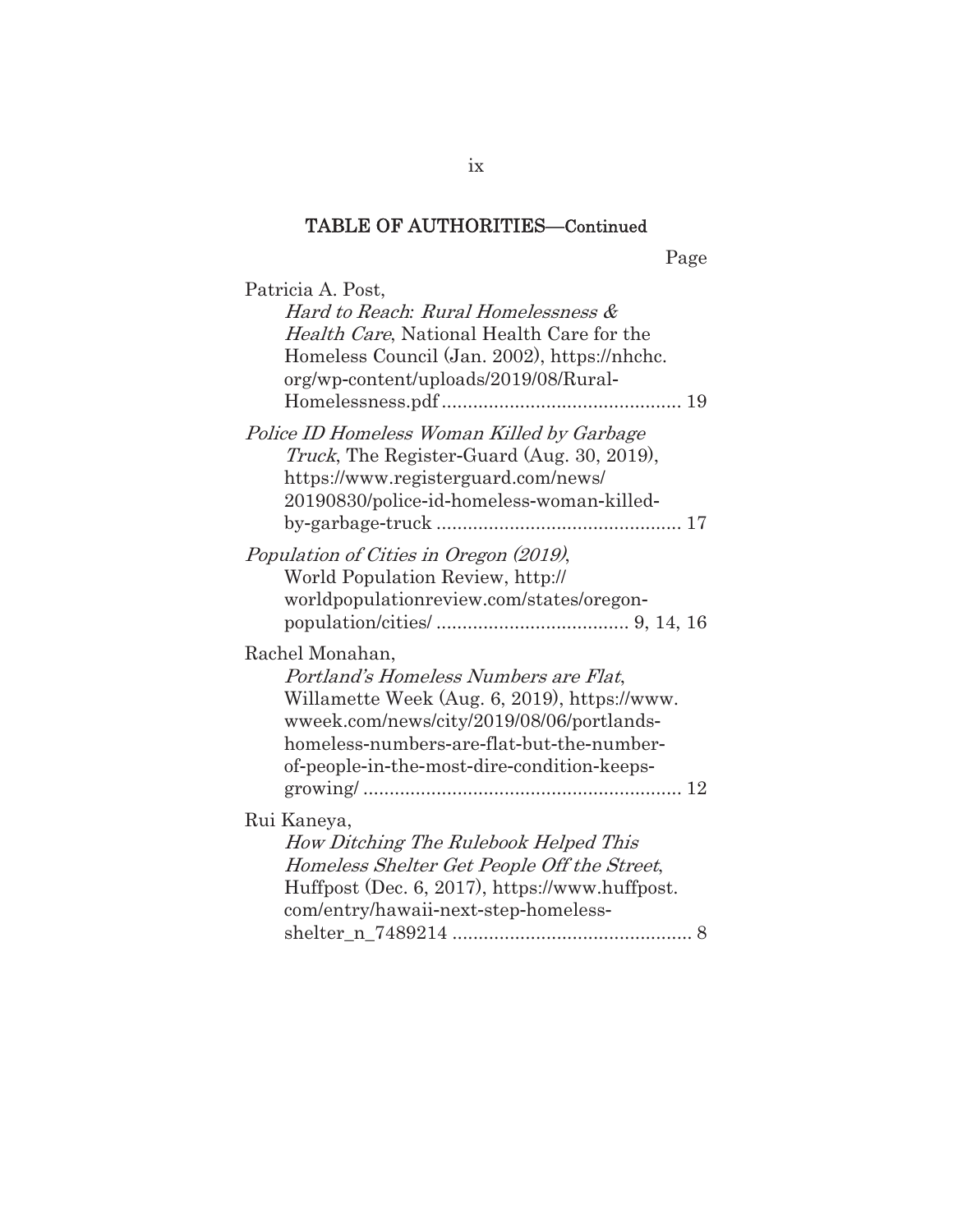Page

| Sean C. Morgan,<br>School Board Learns Homeless Rate Rising<br>in Sweet Home District, Sweet Home News<br>(Sept. 11, 2019), https://www.<br>sweethomenews.com/story/2019/09/11/news/<br>school-board-learns-homeless-rate-rising-in-<br>sweet-home-district/22201.html  13          |
|-------------------------------------------------------------------------------------------------------------------------------------------------------------------------------------------------------------------------------------------------------------------------------------|
| Simon Gutierrez,<br>City of Portland Report Shows Homeless<br>People Who Do Find Housing Often End Up<br>Back on the Streets, KPTV (Aug. 15, 2019),<br>https://www.kptv.com/news/city-of-portland-<br>report-shows-homeless-people-who-do-find/<br>article 4da9853e-bfb8-11e9-9fd8- |
| This Tiny Home Community in Oregon Is<br>Bringing Shelter and Hope to the Homeless,<br>Huffpost, https://www.huffpost.com/entry/<br>tiny-homes-are-helping-address-<br>homelessness-in-eugene-oregon_n_                                                                             |
| Tiffany Eckert,<br>Eugene's Camp 99 Officially Closes,<br>Homeless Campers Disperse, KLCC (Jan. 16,<br>2019), https://www.klcc.org/post/eugenes-<br>camp-99-officially-closes-homeless-campers-                                                                                     |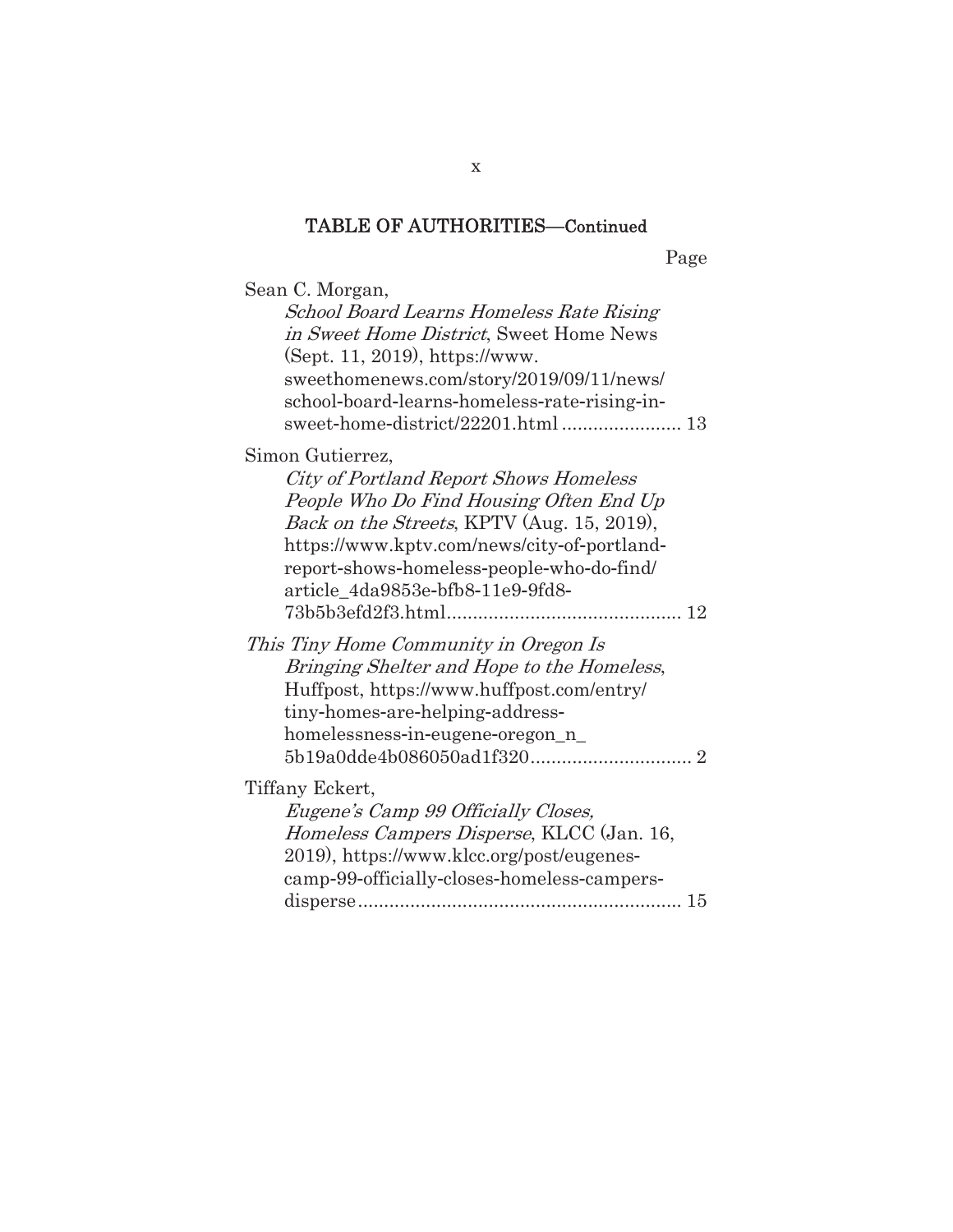Page

| Two Men Arrested, Accused of Trying to Kill<br><i>Homeless People in Oregon</i> , Q13 Fox (Apr. 2,<br>2019), https://q13fox.com/2019/04/02/two-<br>men-arrested-accused-of-trying-to-kill-                                     |  |
|--------------------------------------------------------------------------------------------------------------------------------------------------------------------------------------------------------------------------------|--|
| Zane Sparling,<br>Feds Say Oregon Has Second-Most<br>Unsheltered Homeless, Forest Grove News<br>Times (Jan. 7, 2019), https://pamplinmedia.<br>com/fgnt/36-news/416454-318926-feds-say-<br>oregon-has-second-most-unsheltered- |  |
| homeless<br>.                                                                                                                                                                                                                  |  |

xi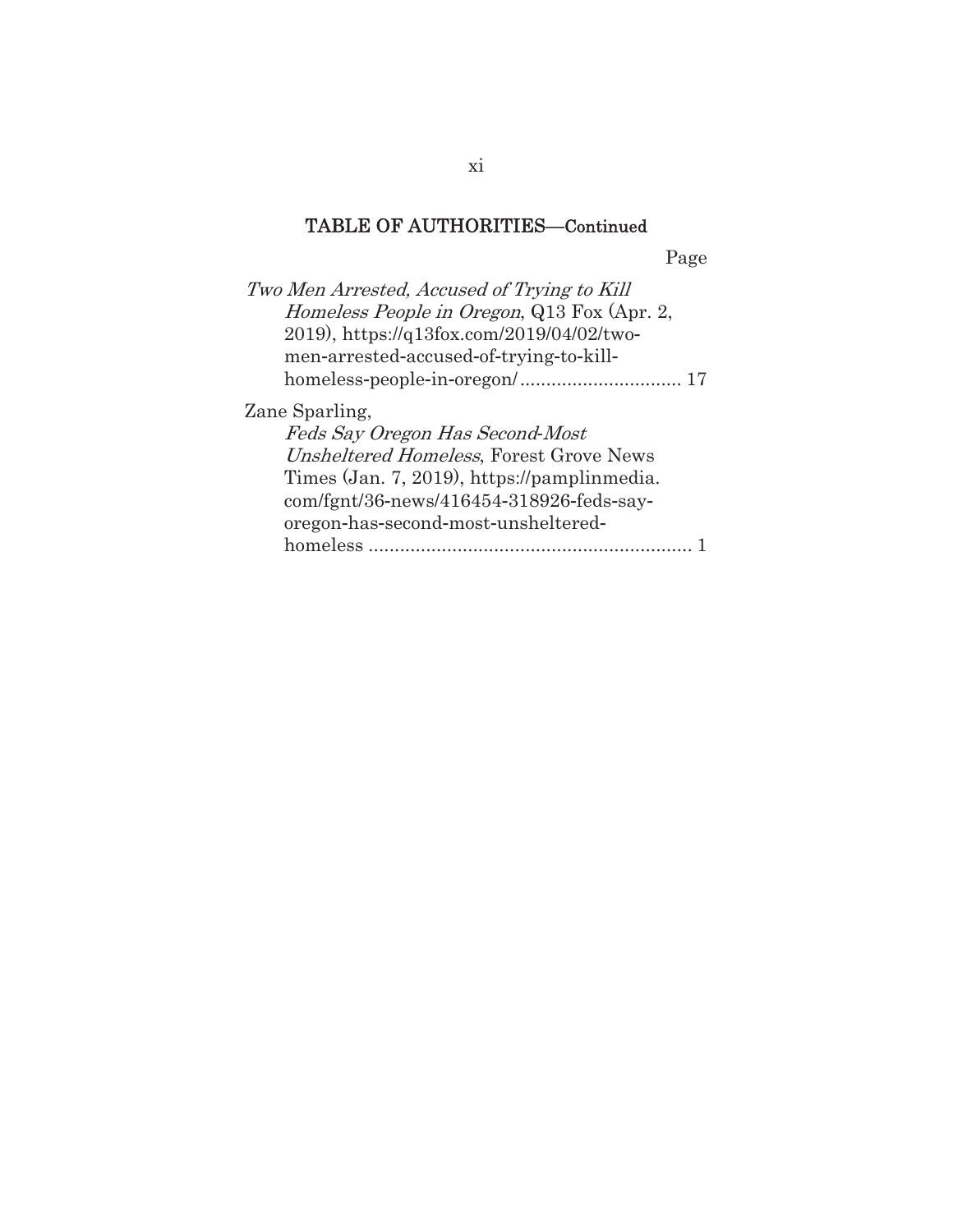

#### INTEREST OF AMICUS CURIAE1

Founded in 1925, the League of Oregon Cities is an intergovernmental entity consisting of Oregon's 241 incorporated cities. Oregon cities formed the League to be, among other things, the effective and collective voice of Oregon's cities before the courts.

Oregon cities are, quite literally, on the front lines of confronting homelessness in America. Oregon has America's second highest percentage of unsheltered homeless population–four times the national average.<sup>2</sup> Oregon cities have been far from complacent in their efforts to address this serious, yet complicated, crisis. Cities are attempting a broad range of solutions, from economic to creative. In 2018, residents of the City of Portland passed a \$652 million bond to address the homelessness crisis, just two years after residents approved a similar \$258 million bond–in addition to

<sup>1</sup> Blanket consents to file amicus briefs have been filed by both Petitioner and Respondents. No counsel for a party authored this brief in whole or in part, and no counsel or party made a monetary contribution intended to fund the preparation or submission of this brief. No person other than amicus curiae or their counsel made a monetary contribution to its preparation or submission.

<sup>2</sup> Zane Sparling, Feds Say Oregon Has Second*-*Most Unsheltered Homeless, Forest Grove News Times (Jan. 7, 2019), https:// pamplinmedia.com/fgnt/36-news/416454-318926-feds-sayoregon-has-second-most-unsheltered-homeless.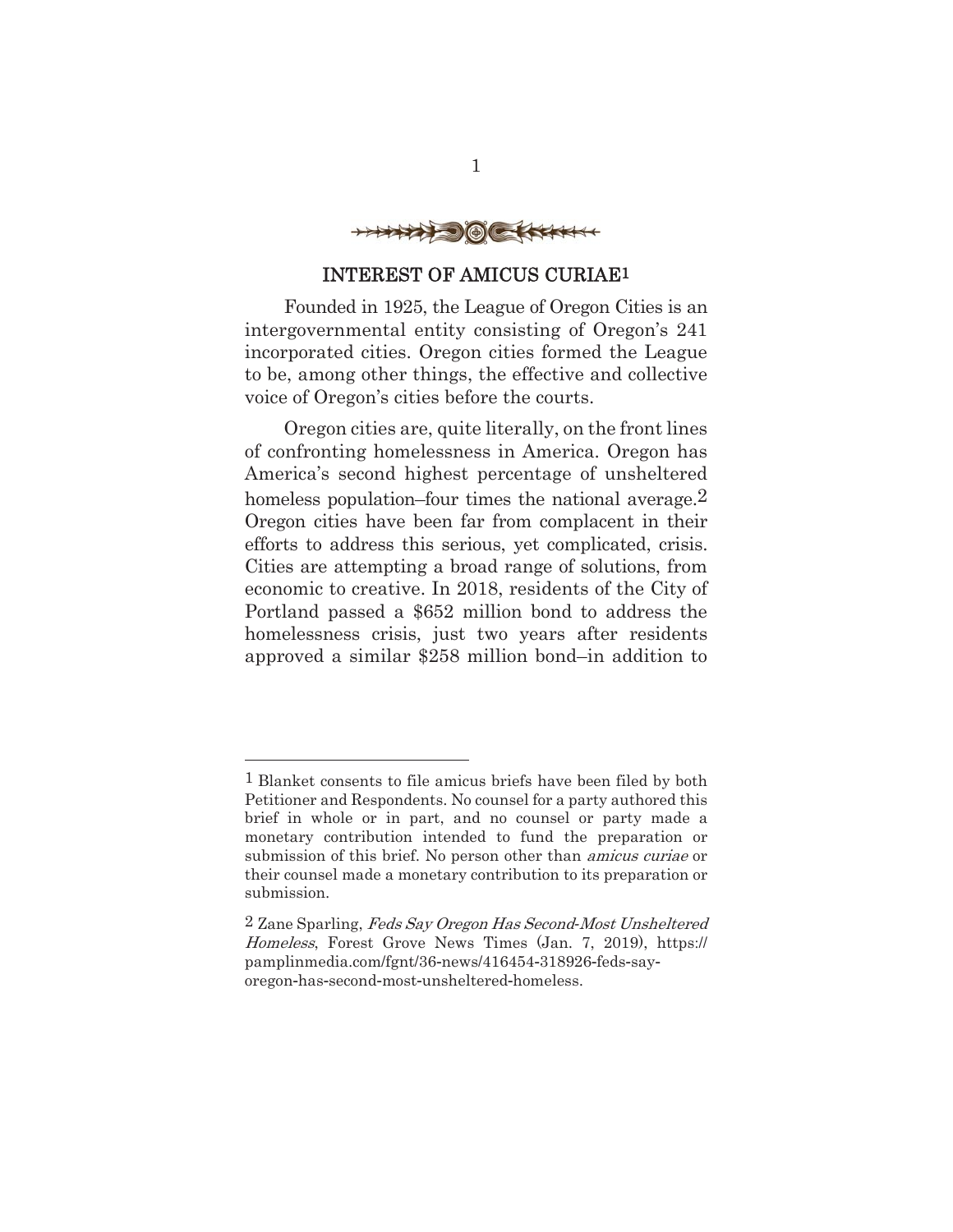the city's over \$32 million annual investment in home less services.3 These financial investments are significantly larger than those of other cities of similar size.4 At the other end of the spectrum, several smaller cities are erecting "homeless villages"–collections of tiny houses with access to services designed to transi tion homeless residents to permanent housing.5

Oregon cities are also obligated to provide safe and livable communities for all residents, a charge that has become nearly impossible in the wake of the decision in Martin v. City of Boise, the subject of the petition. The decision demands that a city follow a hopelessly unworkable framework before it can prohibit someone from sleeping on city property. And, as a direct result, the majority of Oregon cities with ordinances

<sup>3</sup> OPB Staff, Portland*-*Area Voters Pass \$653 Million Affordable Housing Bond, Or. Pub. Broadcasting (Nov. 6, 2018), https:// www.opb.org/news/article/oregon-election-affordable-housingmetrol; Jim Redden, *Wheeler: Homeless Spending Straining City* Budget, Portland Tribune (May 8, 2019), https//pamplinmedia. com/pt/9-news/427695-334532-wheeler-homeless-spendingstraining-city-budget (Portland spending 7% of general budget to fight homelessness).

<sup>4</sup> See, e.g., Michael Lyle, Las Vegas Asks to Raise Taxes, Fees to Take on Homelessness Crisis, Nevada Current (Nov. 15, 2018), https://www.nevadacurrent.com/2018/11/15/las-vegas-asks-to-raisetaxes-fees-to-take-on-homelessness-crisis/ (Las Vegas spends 2%) of general budget to combat homelessness).

<sup>5</sup> Damian Mann, More Homeless Villages in the Works, Mail Tribune (June 4, 2019), https://mailtribune.com/news/top-stories/ grants-pass-will-get-homeless-village-similar-to-medford-oregon; This Tiny Home Community in Oregon Is Bringing Shelter and Hope to the Homeless, Huffpost, https://www.huffpost.com/entry/ tiny-homes-are-helping-address-homelessness-in-eugene-oregon \_n\_5b19a0dde4b086050ad1f320 (last visited Sept. 18, 2019).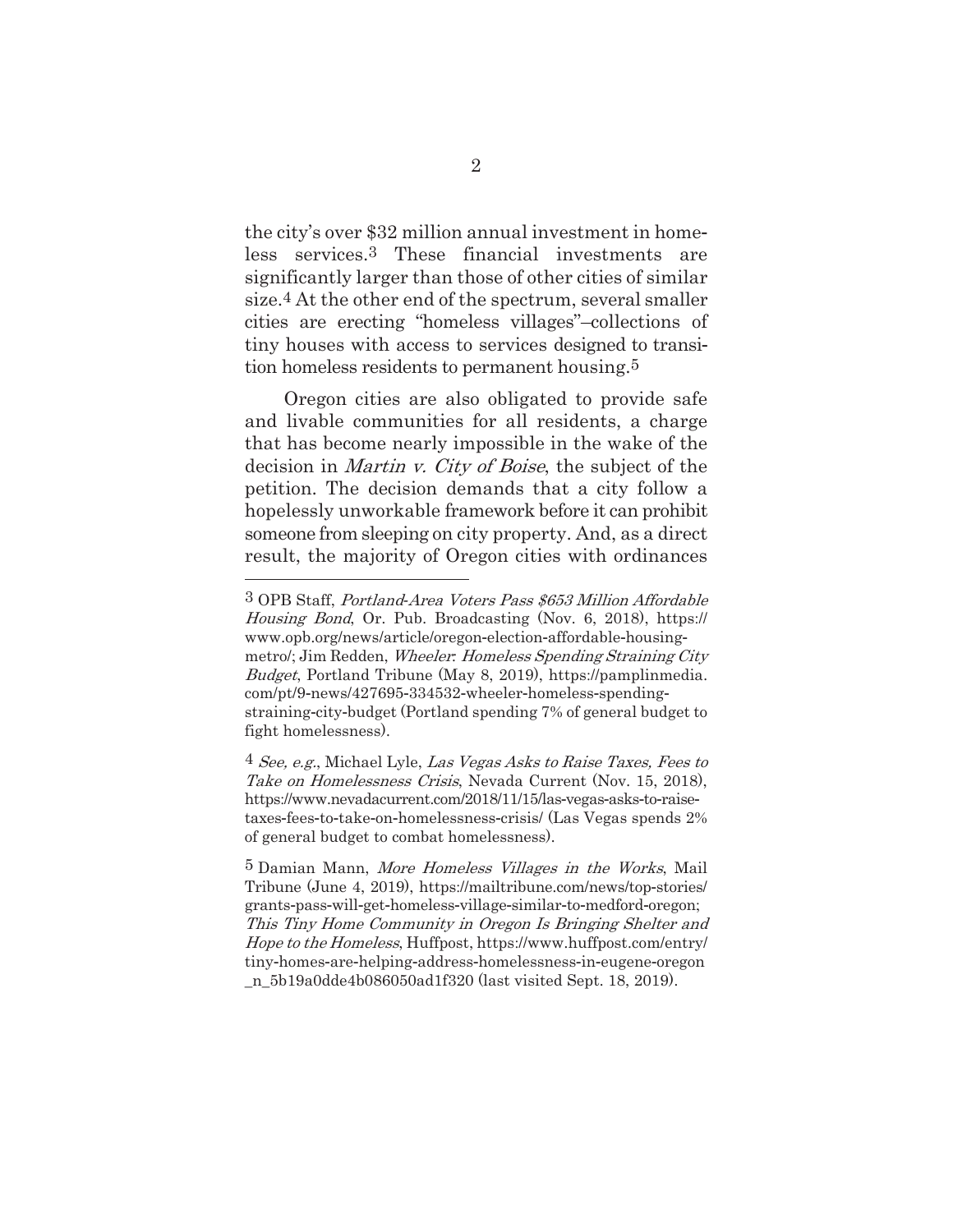that restrict camping on public property have altogether stopped enforcement.

The cost imposed by these unchecked homeless encampments is catastrophic. Cities are forced to spend huge portions of already stretched budgets on law enforcement patrols and costly yet ineffective, short-term clean-up efforts–funds that could otherwise be used to meaningfully address the housing crisis. The last thing Oregon cities need as they attempt to alleviate homelessness and protect livability is a decision whose requirements stymie both efforts.



#### SUMMARY OF ARGUMENT

In the opinions dissenting from and concurring with the Ninth Circuit's decision denying rehearing en banc, Judge Smith and Judge Berzon looked into their individual crystal balls and foresaw very different outcomes of the panel's decision. Judge Berzon's concurrence brushes away any concerns: "There is no reason to believe that [the homelessness crisis] has grown, and is likely to grow larger, because Martin held it unconstitutional to criminalize simply sleeping somewhere in public if one has nowhere else to do so." Pet.App.6a. Judge Smith, on the other hand, soberly cautioned: "I fear that the panel's decision will prohibit local governments from fulfilling their duty to enforce an array of public health and safety laws. Halting enforcement of such laws will potentially wreak havoc on our communities." Pet.App.20a. In the year since the Martin decision, Oregon's experience has rendered Judge Smith's prophecy a reality.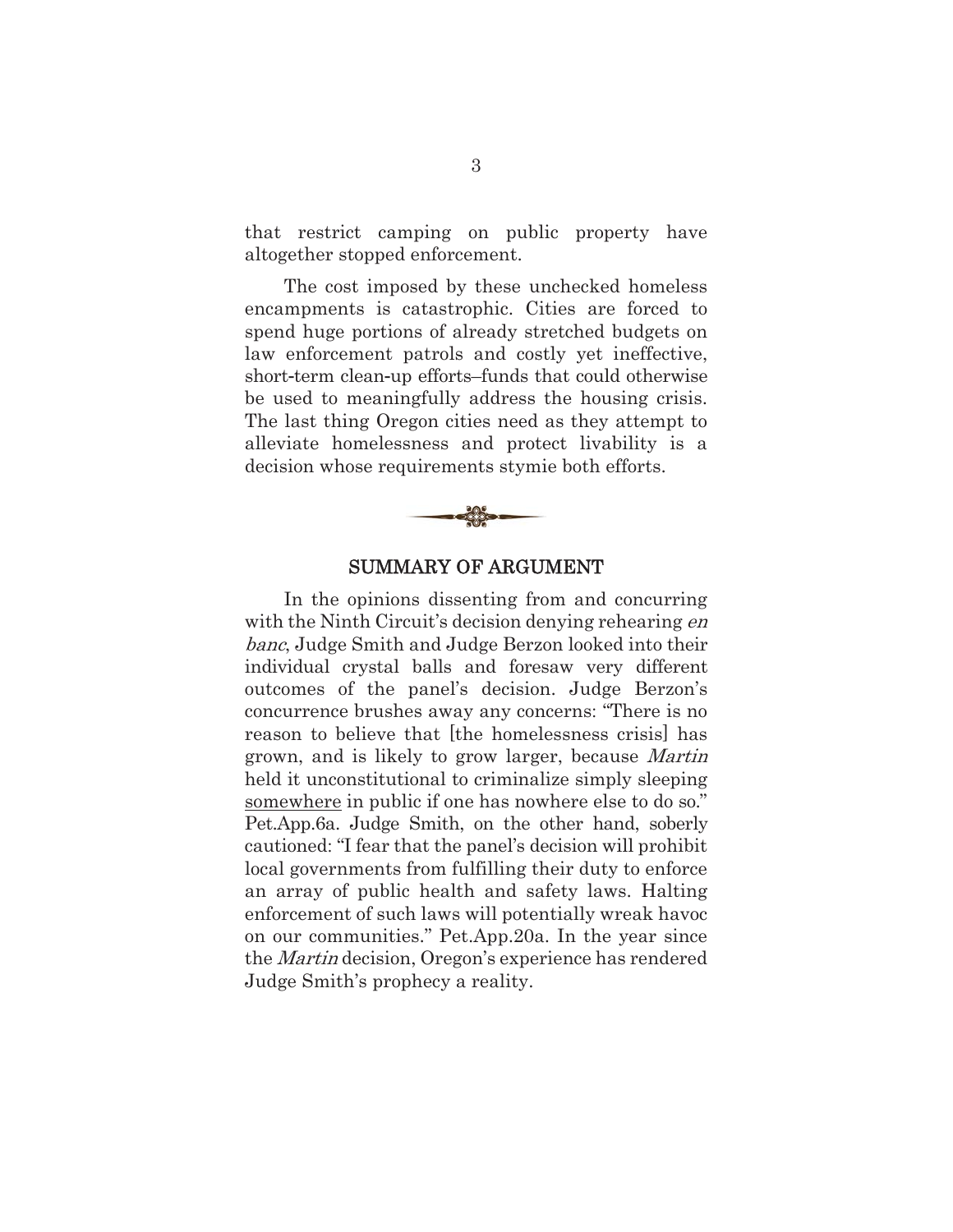As Judge Smith predicted, the majority of Oregon cities are not enforcing ordinances prohibiting camping on city property. The cost of complying with the Ninth Circuit's requirements to enforce such ordinances is simply too great. Indeed, the very first requirement is a nonstarter—cities must count homeless individuals and determine whether there are enough vacant shelter beds. Counting homeless people is prohibitively ex pensive for large cities, and often cannot be done with any accuracy. Second, most shelter beds do not qualify under the Ninth Circuit's decision. The majority of home less shelters are sponsored by religious organizations which, according to the opinion, infringes upon the Establishment Clause. Moreover, many smaller cities and towns do not have a shelter within city limits at all and therefore cannot prohibit camping on their city property—even if a shelter is in an adjacent city. Finally, even direct evidence of an individual's voluntary choice to forego a vacant shelter bed is irrelevant—if there are more homeless individuals than available, non-religious shelter beds, the choice to sleep outside is categorically involuntary and cannot be regulated.

Judge Smith also correctly foresaw that the in ability to prevent people from sleeping on public property would wreak havoc on Oregon's cities. The sheer need for cleanup and law enforcement patrol is enormous. And, likely contrary to the Ninth Circuit's intention, there has been a marked increase in unshel tered homeless in the aftermath of the court's opinion. Citizen complaints have risen dramatically, reflecting not only resident dissatisfaction, but also reduced tourism, often in cities hardest hit by Oregon's timber industry decline. Not only does this opinion do nothing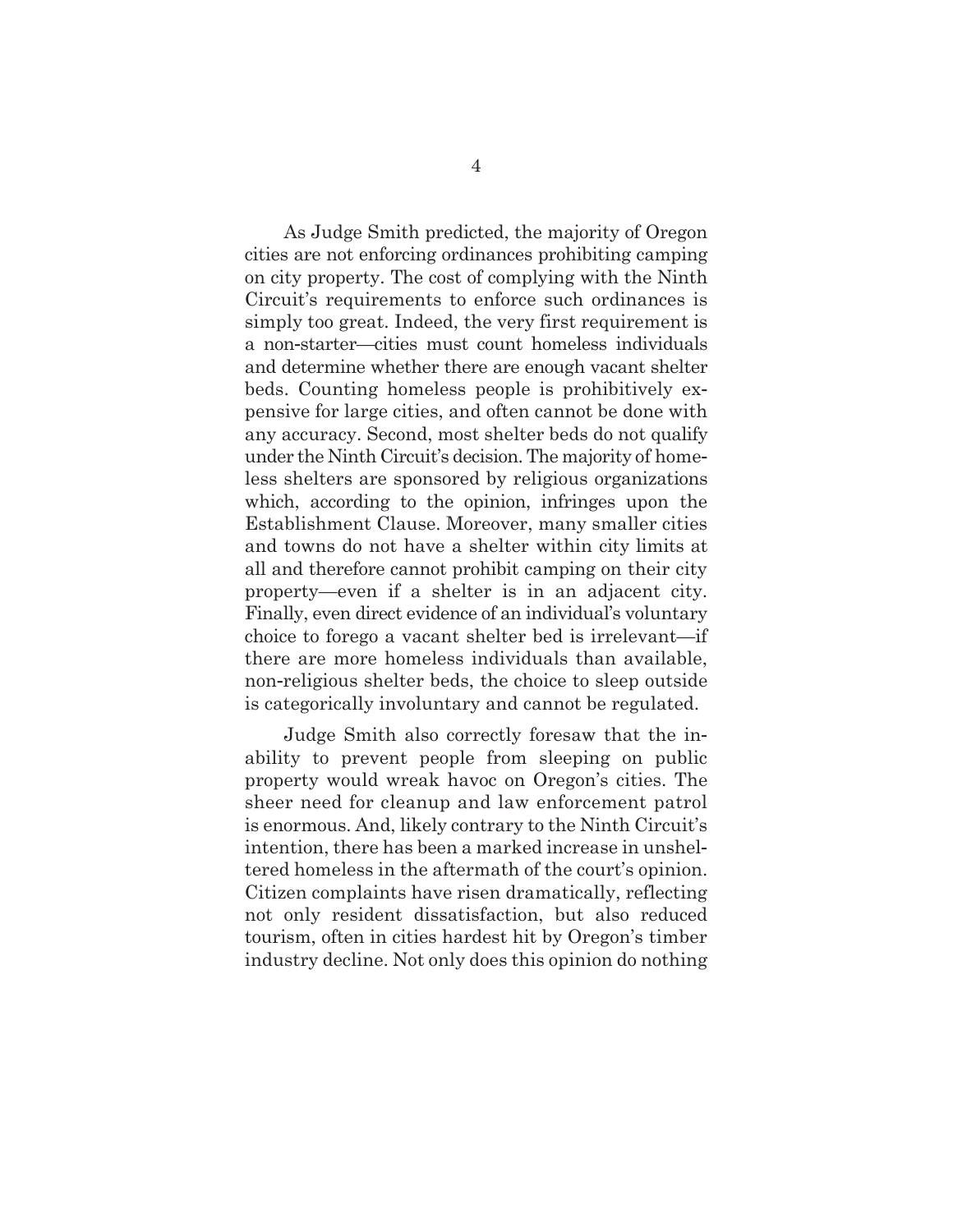to alleviate the conditions for those experiencing home lessness, it has exacerbated the secondary crisis—the impact on cities and towns of the proliferation of the unsheltered homeless.



#### ARGUMENT

#### I. OREGON CITIES ARE PREVENTED "FROM FULFILLING THEIR DUTY TO ENFORCE AN ARRAY OF PUBLIC HEALTH AND SAFETY LAWS."6

The Ninth Circuit's framework to enforce no camping ordinances is impossible to satisfy. Judge Berzon reassures that the opinion rejects only "munici pal ordinances that criminalize sleeping, sitting, or lying in all public places, when no alternative sleeping space is available"–apparently assuming that cities have a magic wand to devise a system that prohibits sleeping only in some public places, or only when shelter beds are available. Pet.App.3-4a (emphasis in original). The most telling indicator is the startling breadth of the decision: the vast majority of Oregon cities with no-camping ordinances have no such wand. Rather, they have abandoned efforts to enforce those ordinances, full stop. In most Oregon cities and towns, nothing stands in the way of homeless people sleeping on sidewalks, alleys, parks, and neighborhoods streets. Any examination of the Ninth Circuit decision demon strates why this is so.

6 Pet.App.20a.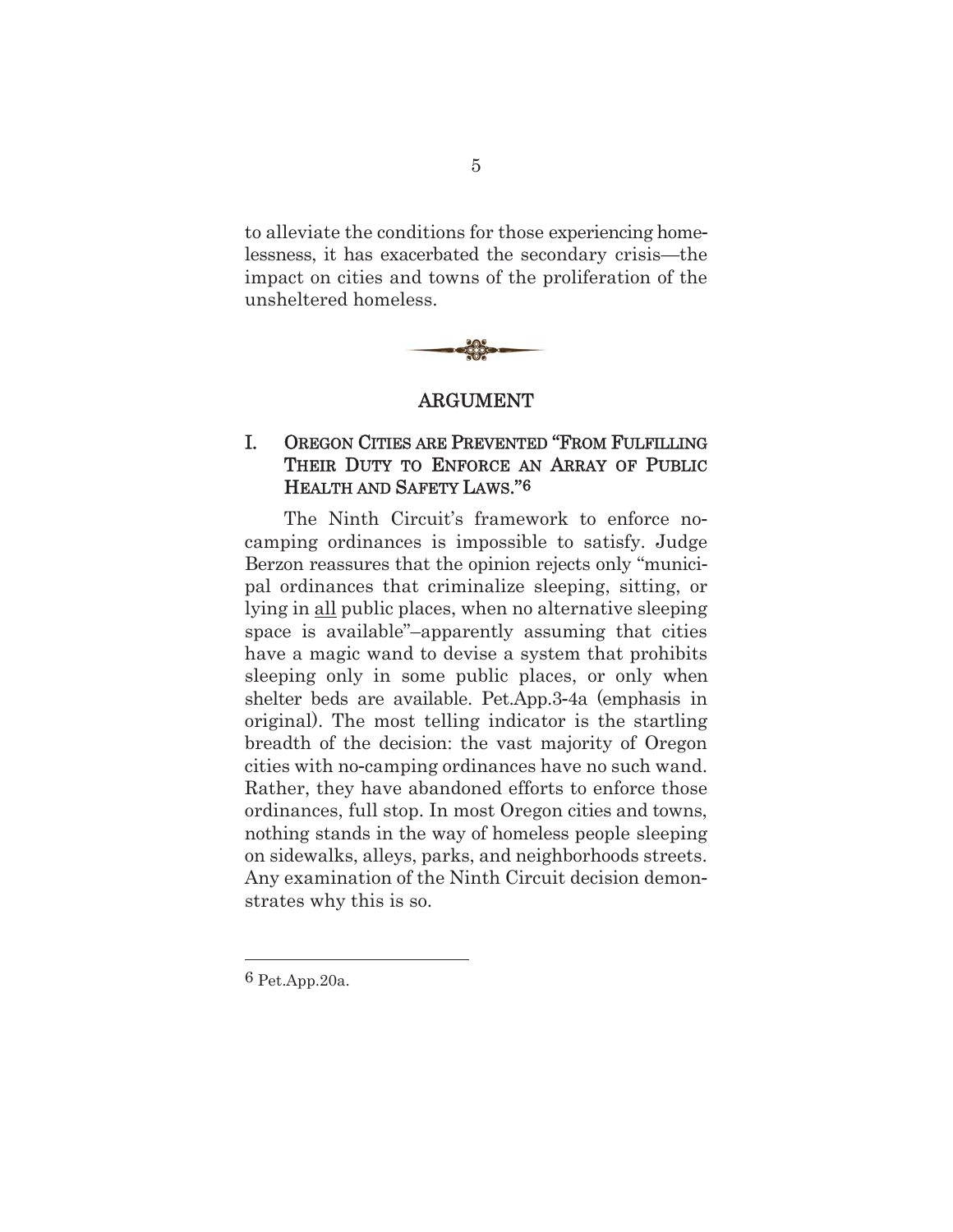First, the opinion allows enforcement of a city-wide ordinance preventing people from camping on public property only on nights when the number of vacant shelter beds exceeds the number of homeless people within city limits. Pet.App.15a. As Judge Smith noted, it is widely recognized that in most large cities, it is not possible to count homeless with any accuracy and without significant expense.7 Pet.App.17a. Cities con fronting a serious problem need a serious solution diverting funds from the provision of critical services to a Sisyphean exercise in tallying is not good governance.

Moreover–and despite the known difficulty of achieving accuracy–the Ninth Circuit decision leaves utterly no room for error. Many Oregon cities and towns report that they have already received lawsuits or threats of litigation based on Martin, subjecting them to potentially massive litigation costs.

Indeed, the impact on one struggling Oregon city is substantial. The District of Oregon recently certified a class action in the City of Grants Pass of homeless individuals who wish to sleep on city property, using a definition of homelessness that includes individuals

<u> Alexandria de la contrada de la contrada de la contrada de la contrada de la contrada de la contrada de la c</u>

<sup>7</sup> See Institute of Medicine (US) Committee on Health Care for Homeless People. Homelessness, Health, and Human Needs, Appendix B, "The Methodology of Counting the Homeless", Washington (DC): National Academies Press (US); 1988. Available from: https://www.ncbi.nlm.nih.gov/books/NBK218229/ (recognizing that no method of counting the homeless is free from technical inadequacies because of the mobility of the population, varying definitions of homelessness, the cyclical nature of homelessness, and the reluctance of homeless individuals to be found or interviewed).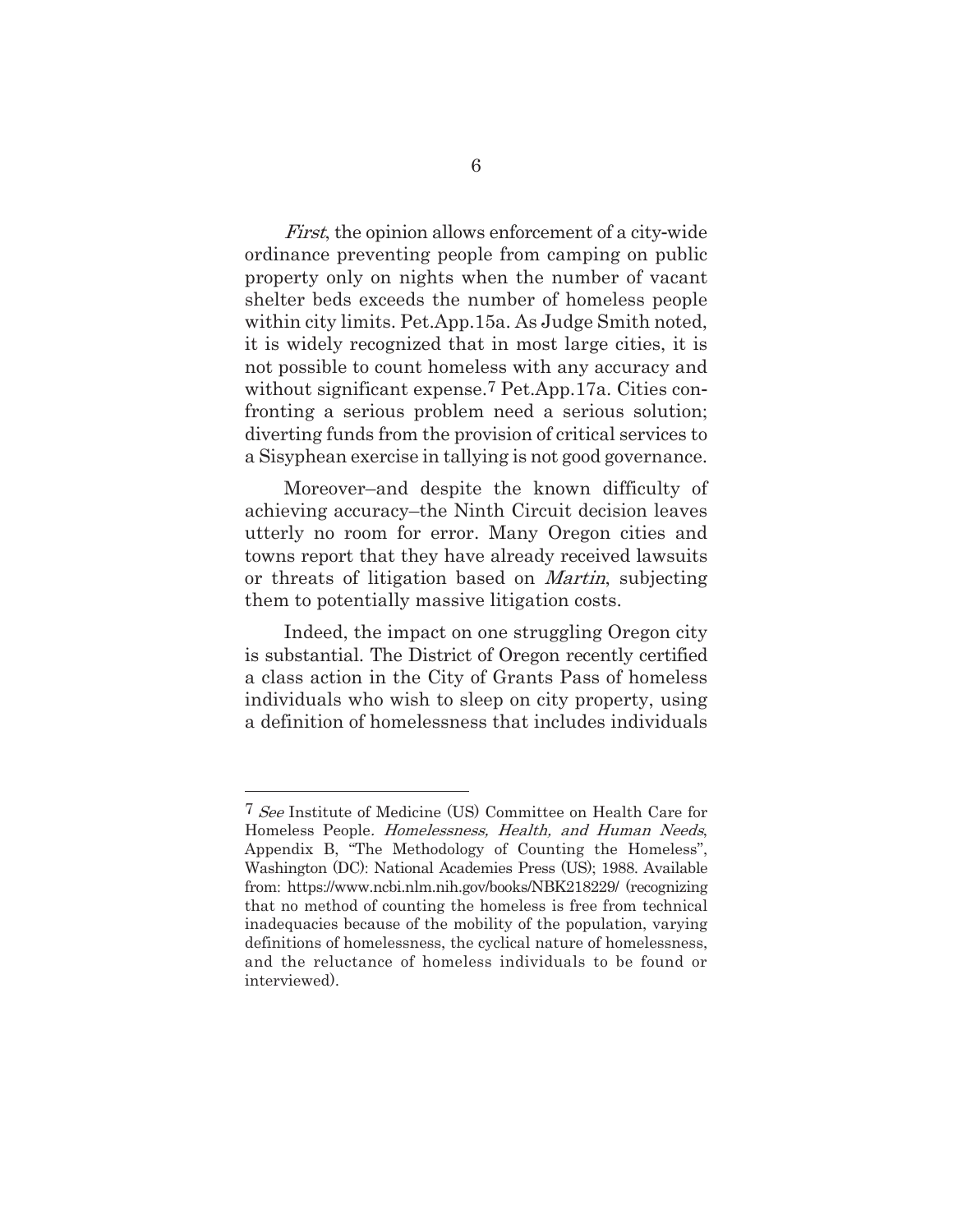living in transitional and subsidized housing.8 Grants Pass has been hit hard by the loss of the timber industry, and experienced job losses at twice the national average during the great recession.9 It employs one full-time attorney and one part-time attorney.<sup>10</sup> The costs of this litigation have likely already exceeded the city's annual budget for legal services and discovery has barely begun.11 Oregon cities are on notice that their homeless counts will be carefully scrutinized and a single error carries potentially devastating con sequences.

Second, the Ninth Circuit draws a seemingly random line of where this tally must occure within the "municipality." Pet.App.16a. However, many small cities —often the most impacted by the arrival of a large encampment—are simply too small to have a shelter within the municipality's limits and are therefore powerless to enforce a nocamping ordinance. This is true even when the nearest shelter is in a neighboring town. For example, there are no homeless shelters in North Bend, Oregon. However, the neighboring town

<u> Alexandria de la contrada de la contrada de la contrada de la contrada de la contrada de la contrada de la c</u>

 $10$  Adopted Operating & Capital Budget, City of Grants Pass, Oregon, https//www.grantspassoregon.gov/DocumentCenter/View/ 12918/Adopted-Operating-Budget-Document-FY19?bidId= (last visited Sept. 18, 2019).

 $11$  See Docket, Blake, et al. v. City of Grants Pass, 18-cv-01823-CL, 2019 WL 3717800 (D. Or. 2019).

<sup>8</sup> Blake, et al. v. City of Grants Pass, 1:18-cv-01823-CL, 2019 WL 3717800 at \*1 (D. Or. Aug. 7, 2019).

<sup>9</sup> Josh Lehner, Poverty and Progress, Josephine County Edition, Oregon Office of Economic Analysis (Nov. 3, 2016), https// oregoneconomicanalysis.com/2016/11/03/poverty-and-progressjosephine-county-edition/.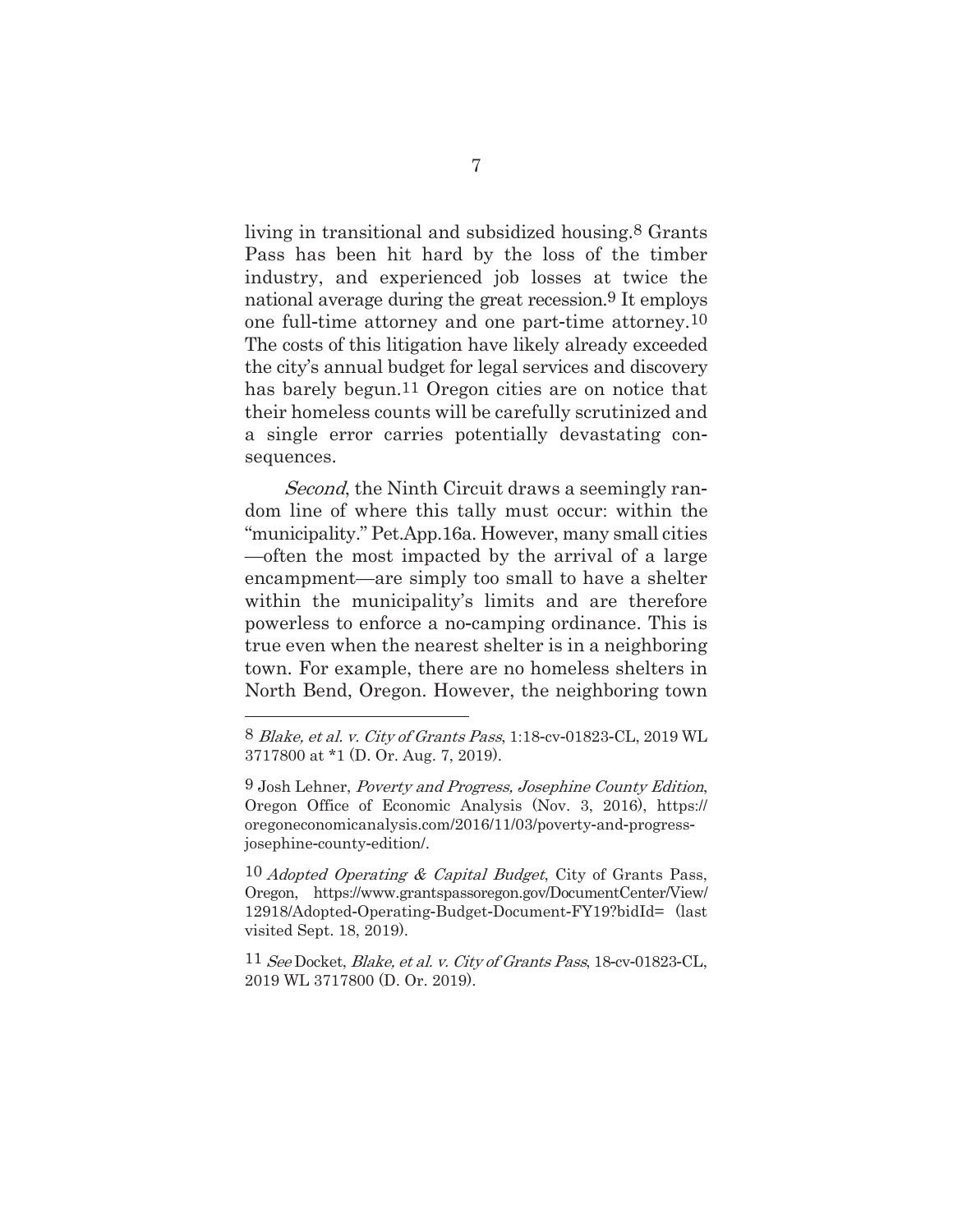of Coos Bay's shelter is 1.4 miles from North Bend city center.12 An individual experiencing homelessness in North Bend could be within walking distance of a shelter with vacant beds but decides to sleep on the sidewalk. For purposes of the Ninth Circuit decision (and contrary to reality) this individual has nowhere else to sleep and must be permitted to sleep on public property.

Third, even the existence of a shelter with vacant beds within municipal limits is frequently insufficient to enable cities to prevent people from sleeping on public property. Many shelters–indeed, according to some studies, a majority of shelters13—are sponsored by religious organizations with a "religious atmosphere." Pet.App.47a. Under the *Martin* decision, these shelters are not viable options because they implicate the Establishment Clause. Pet.App.47-48a. And even nonreligious shelters have rules that would preclude some people from using their services, including restrictions on pets, single people, drug and alcohol use, and time of entry.14

<u> Alexandria de la contrada de la contrada de la contrada de la contrada de la contrada de la contrada de la c</u>

<sup>12</sup> North Bend Homeless Shelters & Services for the Needy, Homeless Shelter Directory, https//www.homelessshelterdirectory. org/cgibin/id/city.cgi?city=North%20Bend&state=OR (last visited Sept. 18, 2019).

<sup>13</sup> Adelle M. Banks, Homeless Find Rest in Faith*-*Based Shelters More Than Others, Religion News Service (Feb. 1, 2017), https:// religionnews.com/2017/02/01/homeless-find-rest-in-faith-basedshelters-more-than-others/.

<sup>14</sup> Rui Kaneya, How Ditching The Rulebook Helped This Homeless Shelter Get People Off The Street, Huffpost (Dec. 6, 2017), https: //www.huffpost.com/entry/hawaii-next-step-homeless-shelter\_n\_ 7489214.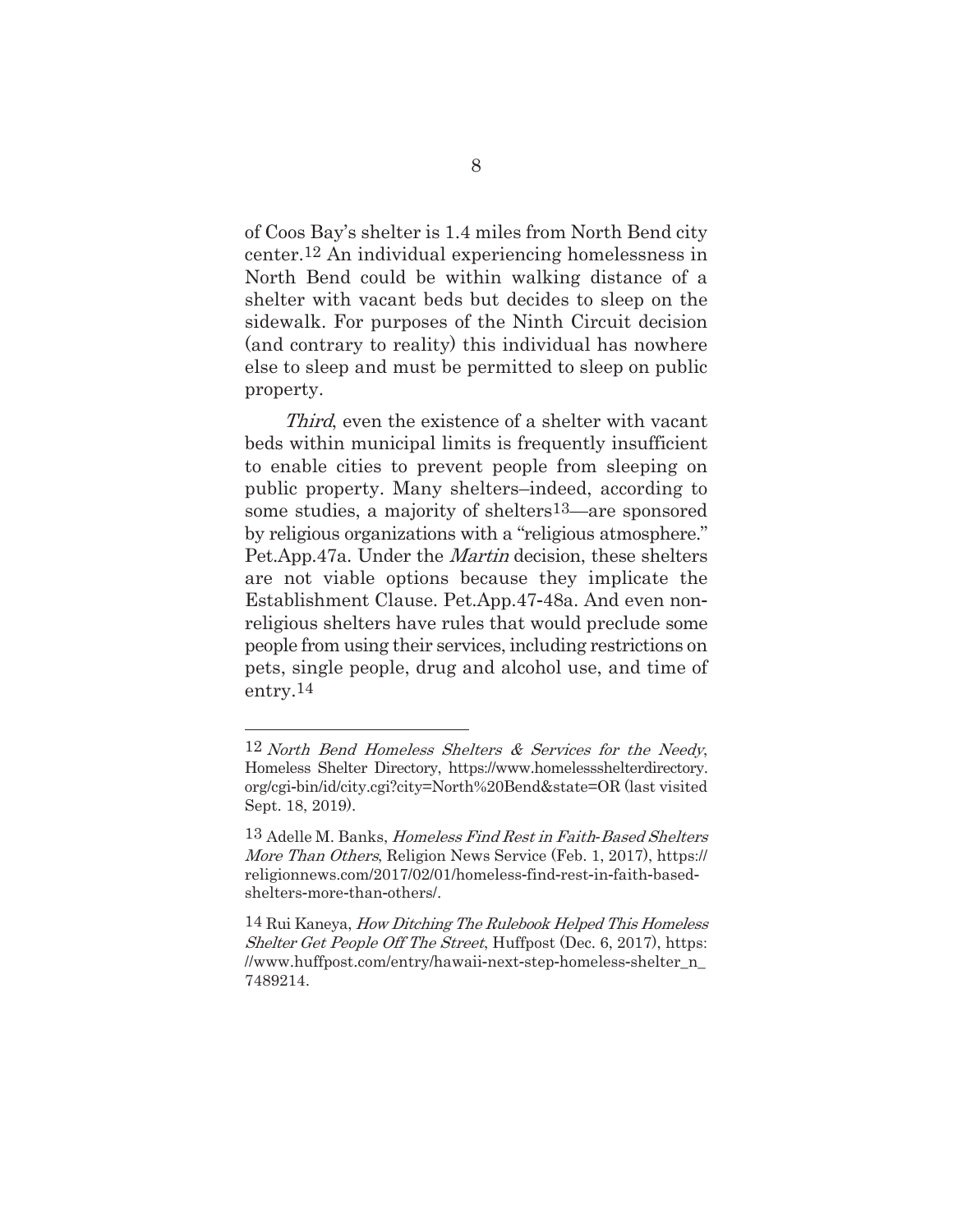Fourth, the opinion's casual reference to a city's ability to permit camping only in some area belies reality. Pet.App.3a. Establishing areas of public property where people are authorized to sleep creates a host of problems. First, most public property is not safe for human habitation and authorizing camping in such areas with no services puts the campers at risk of injury or illness, and the city at risk of liability. Moreover, cities that do have areas designated for homeless report increases of crime from those areas, with the campers as both perpetrators and victims. Finally, cities that have designated certain areas of public property as available sites for homeless people to sleep experienced an unfortunate consequence: the town's unsheltered homeless population increases. For example, the City of Brownsville has a population of approximately 1840 and estimated its homeless popula tion at 1.15 When the city allowed camping in the town's only park, the homeless population increased more than 20-fold, creating a critical drain on city services in such a small town.

Finally (and ironically), evidence that an individual intentionally decided to forego available shelter and sleep on public property does not rebut the Ninth Circuit's presumption that any decision to sleep outside is involuntary. Under the Ninth Circuit's opinion, the only question is whether the city conducts a count of homeless people and determines the number of people exceeds available beds; whether people would ever use the beds is irrelevant. Short of that count, enforcement

<sup>15</sup> Population of Cities in Oregon (2019), World Population Review, http://worldpopulationreview.com/states/oregon-population/cities/ (last visited Sept. 18, 2019).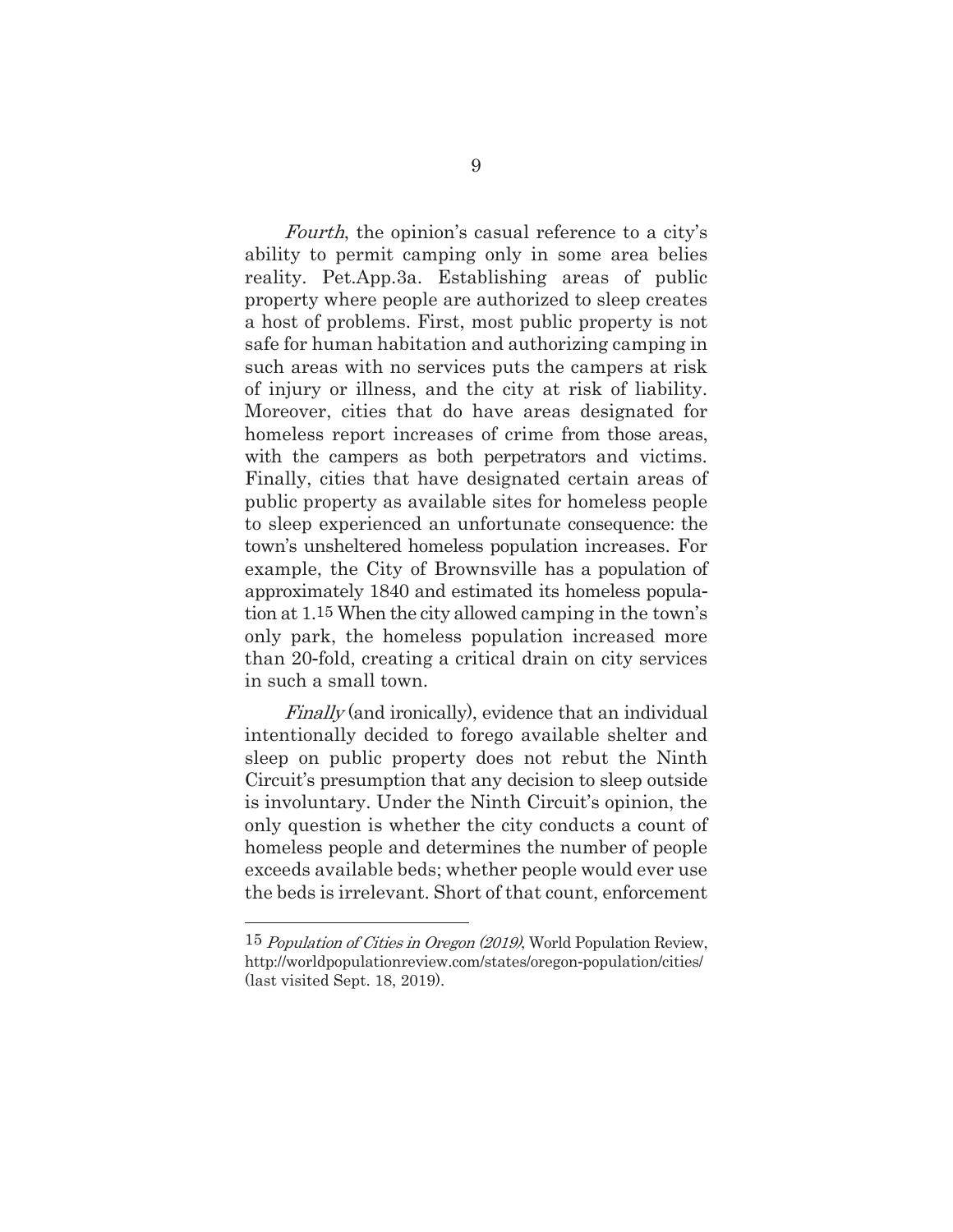against those who announce their refusal to go to a shelter is impossible.

For example, a Portland man sued the city for attempting to remove a wooden, padlocked "home" he erected under a city bridge. He describes himself as "voluntarily homeless," choosing not to waste his undis puted monthly income on rent or sleeping in a home less shelter "[w]ith all those people coughing and hacking."16 Although the district court dismissed the case, the Ninth Circuit remanded for reconsideration in light of Martin.17 This man is not alone—many unsheltered homeless freely acknowledge that they will not go to a shelter, regardless of the availability of beds.18 And this phenomenon has grown more acute,

<sup>16</sup> Maxine Bernstein, Appeals Court Revives Challenge of Portland's Anti*-*Camping Ordinance by Man Living Under Bridge, The Oregonian (Jan. 29, 2019), https//www.oregonlive.com/ portland/2018/10/appeals\_court\_revives\_challeng.html; Lyndsey Hewitt, Homeless Advocate's Challenge of City Camping Ordinance Goes to Federal Appeals Judges, Portland Tribune (July 13, 2017), https://pamplinmedia.com/pt/9-news/366186-247605-homelessadvocates-challenge-of-city-camping-ordinance-goes-to-federalappeals-judges.

<sup>17</sup> O'Callaghan v. City of Portland, F. App'x 704 (9th Cir. 2018).

<sup>18</sup> Arielle Brumfield, Homelessness on Rise in Central Oregon, KTVZ (Aug. 9, 2019), https//www.ktvz.com/news/homelessness on-rise-in-central-oregon/1106300788 (Camper explaining: "If you've ever been to jail, I would compare it to that. You have to be in by a certain time, 530 p.m. to 7 p.m. at night and then be out by 6 o'clock in the morning."); Carsyn Currier, *Homeless Shelter Reaction* After Class*-*Action Lawsuit for Homeless in Grants Pass, KTVL (Aug. 13, 2019), https://ktvl.com/news/local/homeless-shelterreaction-after-class-action-law-suit-for-homeless-in-grants-pass (Shelter employee acknowledging: "A lot of homeless people are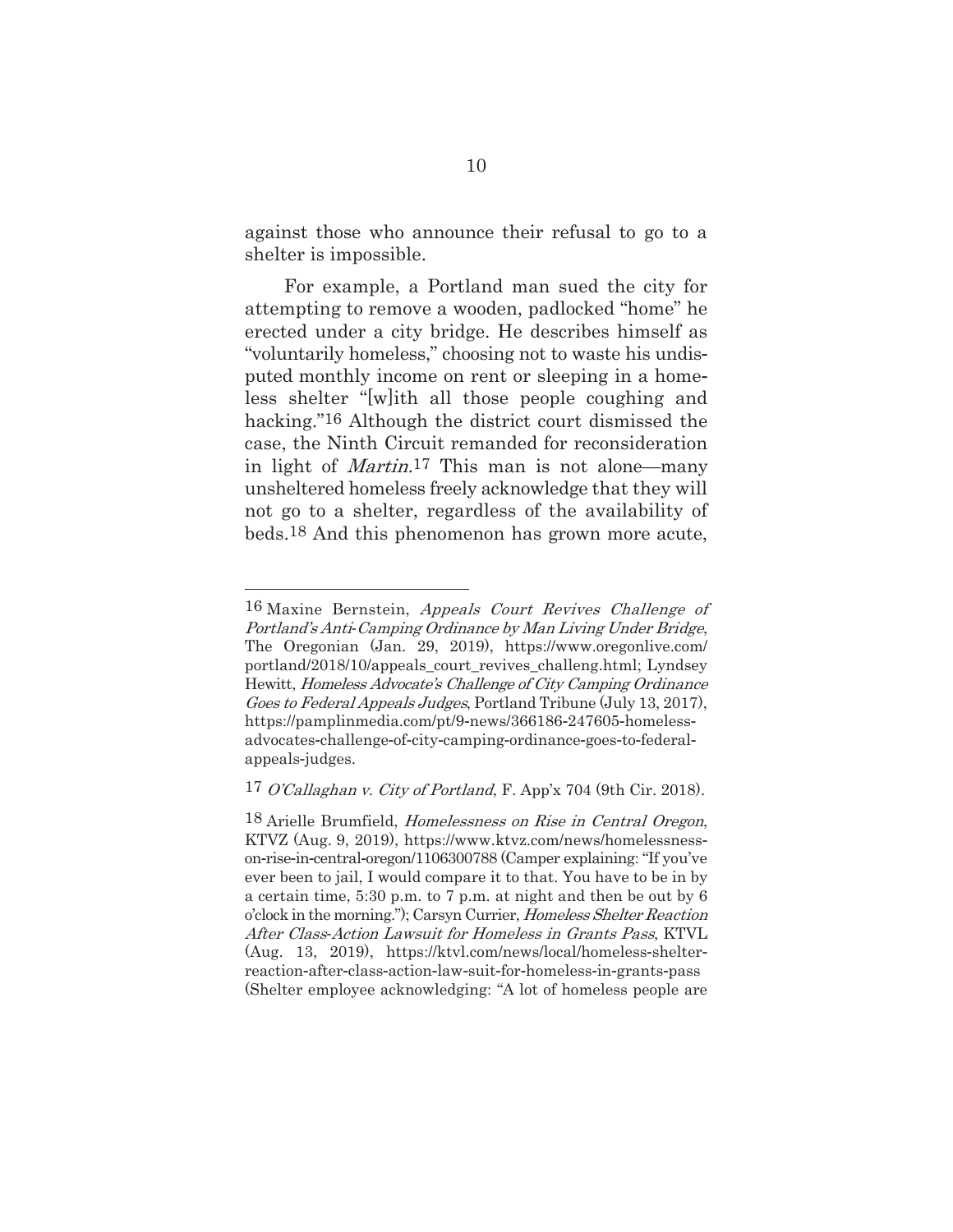as law enforcement in cities across Oregon report homeless individuals citing *Martin* and refusing to even answer questions necessary to determine whether they qualify for an available shelter bed. With all the hurdles, costs, and risk to enforcing no-camping ordinances, it is no wonder that most Oregon cities have thrown up their proverbial hands and given up any effort to avert the significant problems stemming from large numbers of people camping on public property.

#### II. NON-ENFORCEMENT HAS "WREAKED HAVOC"<sup>19</sup> ON OREGON CITIES.

The consequences of Oregon cities' inability to prevent people from sleeping on public property are disastrous. Before the Ninth Circuit decision, Oregon already far exceeded the national rate of homelessness, and ranks second in the nation in unsheltered home less.20 Against this backdrop, the decision's impact is seismic.

comfortable sleeping in the bushes. They want to be left alone and do things their own way[.]").

<sup>19</sup> Pet.App.6a.

<sup>20</sup> Jim Redden, Report*:* Oregon Far Exceeds Nation in Percent of Homeless, Koin (Mar. 15, 2019), https//www.koin.com/news/oregon/ report-oregon-far-exceeds-nation-in-percent-of-homeless/; Nigel Jaquiss, Oregon Has Nation's Second Highest Rate of Unsheltered Homeless People, According to New Federal Report, Willamette Week (Dec. 17, 2018), https//www.wweek.com/news/2018/12/17/ oregon-has-nations-second-highest-rate-of-unsheltered-homelesspeople-according-to-new-federal-report.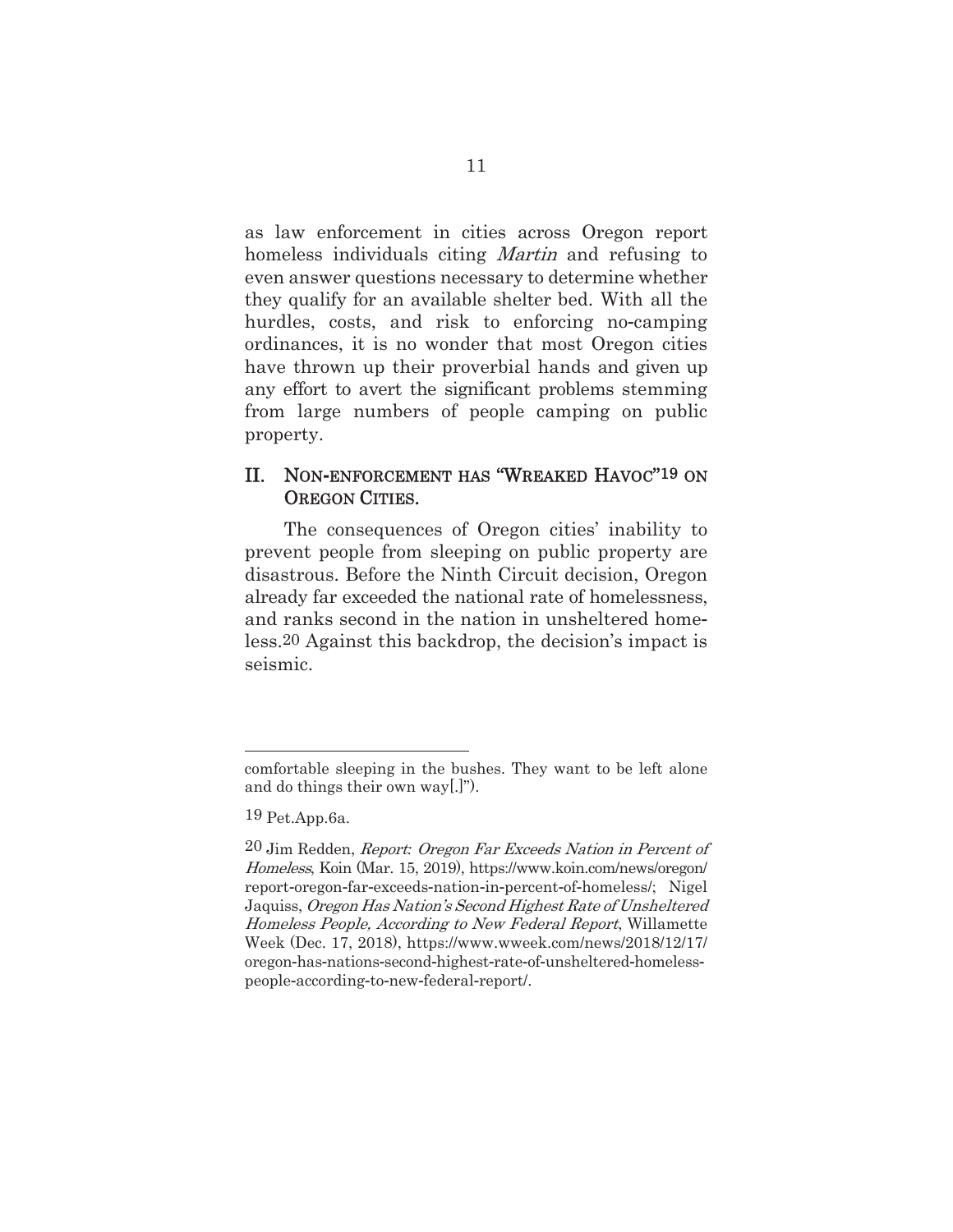#### A. The Number of Unsheltered Homeless Has Risen Sharply in Oregon Cities.

In Multnomah County—where the City of Portland is located—more people than ever before are choosing to forego shelter and sleep outside. Indeed, Multnomah County has seen between a 20% and 37% increase in unsheltered homeless in the year following the Ninth Circuit's decision, despite the total number of homeless in Portland remaining flat.21 This increase occurred despite the fact that Portland doubled the number of shelter beds.22 And people who were previously homeless but have found housing are more likely than ever to return to sleeping on the street.23

Other Oregon cities are experiencing an influx of homeless people—both sheltered and unsheltered. Oregon provides more public benefits than border states Washington and Idaho, and draws people from across

<u> Alexandria de la contrada de la contrada de la contrada de la contrada de la contrada de la contrada de la c</u>

<sup>21</sup> Molly Harbarger, Multnomah County Sees 20% More People Sleeping Outside in Latest Homeless Count, The Oregonian (Aug. 1, 2019), https//www.oregonlive.com/news/2019/08/multnomah county-sees-20-more-people-sleeping-outside-in-latest-homelesscount.html; Rachel Monahan, Portland's Homeless Numbers Are Flat, Willamette Week (Aug. 6, 2019), https//www.wweek.com/ news/city/2019/08/06/portlands-homeless-numbers-are-flat-butthe-number-of-people-in-the-most-dire-condition-keeps-growing.

<sup>22</sup> Jim Redden, Wheeler Defends Homeless Response, Portland Tribune (May 10, 2019), https://pamplinmedia.com/pt/9-news/ 427951-335094-wheeler-defends-homeless-response.

<sup>23</sup> Simon Gutierrez, City of Portland Report Shows Homeless People Who Do Find Housing Often End Up Back on the Streets, KPTV (Aug. 15, 2019), https://www.kptv.com/news/city-of-portlandreport-shows-homeless-people-who-do-find/article\_4da9853ebfb811e99fd873b5b3efd2f3.html.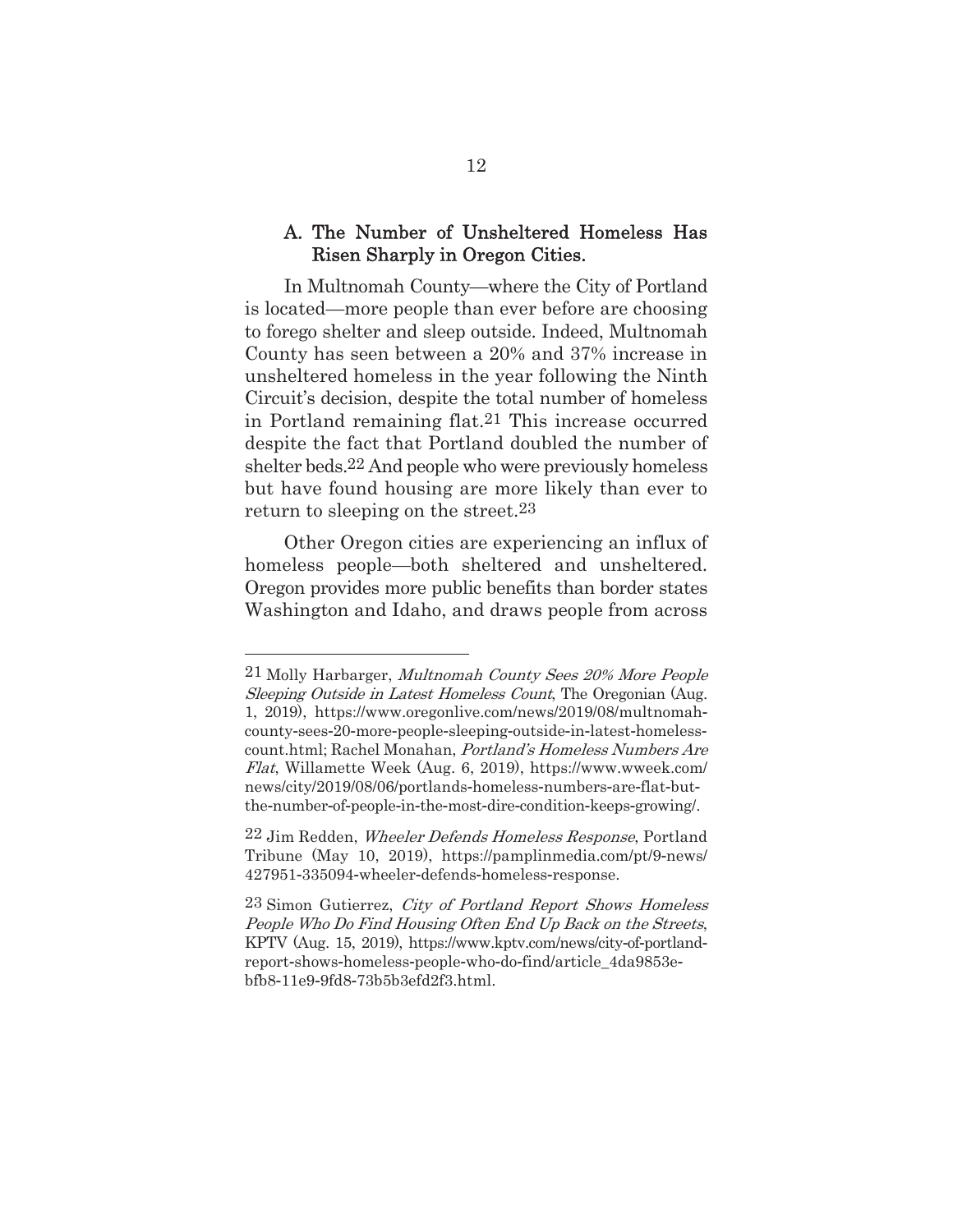the country seeking a more temperate climate.24 Lane County (home of the City of Eugene and the main campus of the University of Oregon) has seen an increase of between 32% and 44% of homeless in the year following the Ninth Circuit's decision.25 Indeed, Lane County recently declared a state of emergency as a direct result of this increase.26 Many other cities and areas in Oregon also report dramatic increases in the homeless population and several smaller cities con fronting homeless camps report that they did not even have a homeless population before 2019.27

<u> Alexandria de la contrada de la contrada de la contrada de la contrada de la contrada de la contrada de la c</u>

<sup>24</sup> Michael Tanner and Charles Hughes, The Work Versus *Welfare Trade-Off.* 2013, Cato Institute White Paper (2013), https: //www.cato.org/sites/cato.org/files/pubs/pdf/the\_work\_versus\_ welfare trade-off 2013 wp.pdf; see also Anna Griffin, The Magnet *Myth*, The Oregonian (Feb. 14, 2015), https://www.oregonlive. com/projects/portland-homeless/magnet.html (evaluating reasons Portland is seen as a magnet for homeless).

<sup>25</sup> Homelessness in Lane County Up 32% Over Last Year, Annual Report Finds, KVAL (May 29, 2019), https//kval.com/news/local/ annual-count-finds-increase-in-number-of-people-experiencinghomelessness-in-lane-county.

<sup>26</sup> Henry Houston, Lane County Commissioners Declare Homelessness an Emergency, Eugene Weekly (Sept. 9, 2019), https:// www.eugeneweekly.com/2019/09/10/lane-county-commissionersdeclare-homelessness-an-emergency/.

<sup>27</sup> Sean C. Morgan, School Board Learns Homeless Rate Rising in Sweet Home district, Sweet Home News (Sept. 11, 2019), https//www.sweethomenews.com/story/2019/09/11/news/school board-learns-homeless-rate-rising-in-sweet-home-district/22201. html; Garrett Andrews, Homelessness Increases in Central Oregon, Bend Bulletin (May 6, 2019), https//www.bendbulletin. com/localstate/7141262-151/homelessness-increases-in-centraloregon; Janet S. Stevens, *Report Dives into Oregon Homelessness*, Bend Bulletin (Mar. 28, 2019), https//www.bendbulletin.com/opinion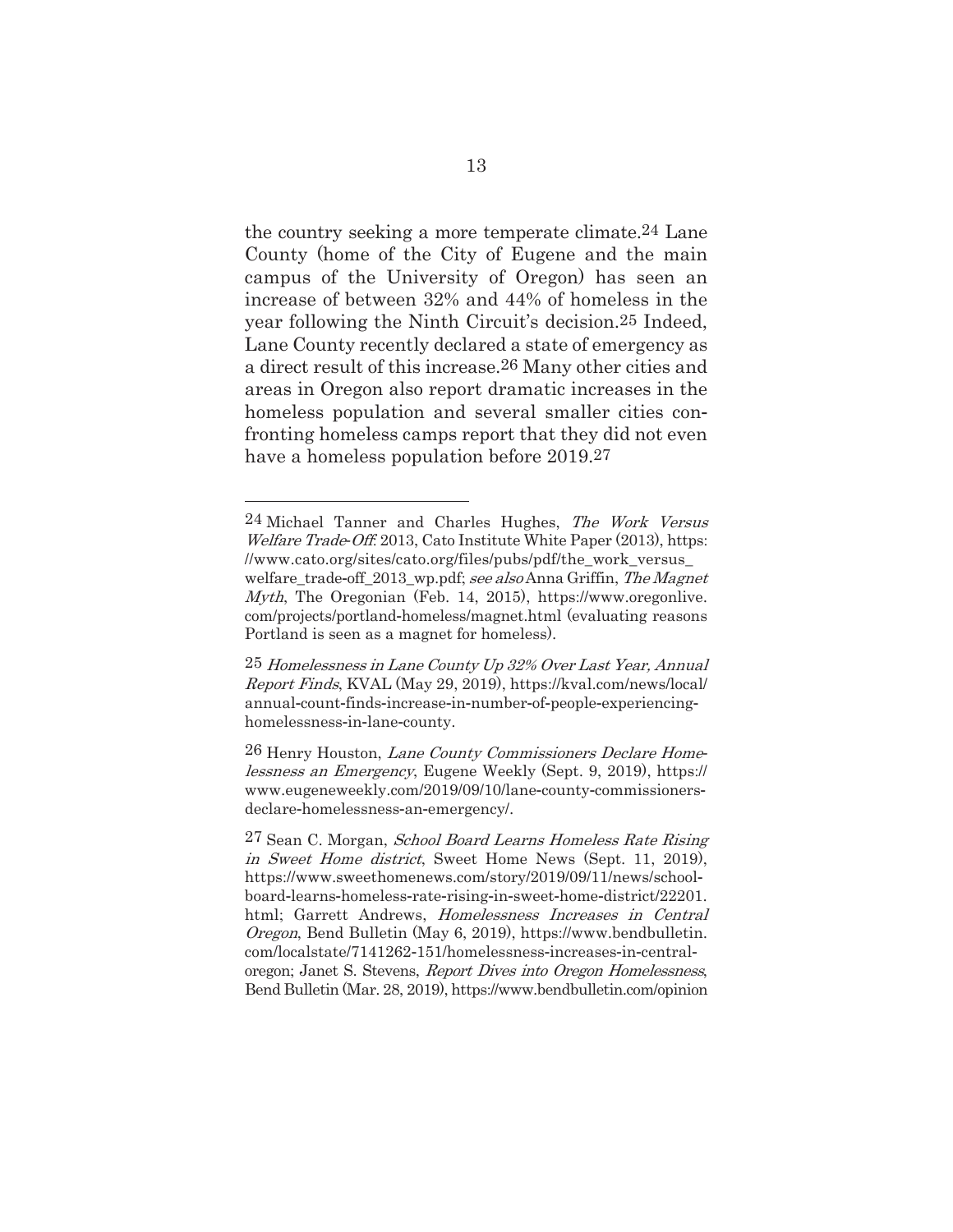#### B. The Proliferation of Homeless Camps Poses a Monumental Challenge for Oregon Cities' Public Resources.

The impact of this massive increase of people sleeping in public areas is deeply felt. From a sheer physical standpoint, the camps operate outside the public-works grid, creating a major strain on public resources. A full half of Portland's homeless-related complaints (more than 450 each week) include reports of human waste.28 The small town of Brownsville has had to divert its limited resources to policing public fornication in the city park and cleaning five-gallon buckets of human waste. In Florence, a town with a population of 9,300, city employees regularly field complaints about the smell from standard trashcans with jugs of urine poured into them.29 In Ontario, population 11,000, people routinely set up camp along the Snake River, using the river as a dumping ground for human waste and trash—endangering the river's ecosystem, threatening the water supply, and increasing the flood risk due to shore degradation.

<sup>/7043846-151/</sup>janet-stevens-column-report-dives-into-oregon-home lessness; John Tapogna and Madeline Baron, *Homelessness in* Oregon, Oregon Community Foundation (Mar. 2019), https://m. oregoncf.org/Templates/media/files/reports/OregonHomelessness. pdf (Jackson County's homeless population at a seven-year high).

<sup>28</sup> Gordon R. Friedman, Portland Has a Plan for Its Human Poop Problem, The Oregonian (June 11, 2019), https//www.oregonlive. com/portland/2019/06/portland-has-a-plan-for-its-human-poopproblem.html.

<sup>29</sup> Population of Cities in Oregon (2019), World Population Review, http://worldpopulationreview.com/states/oregon-population/cities/ (last visited Sept. 18, 2019).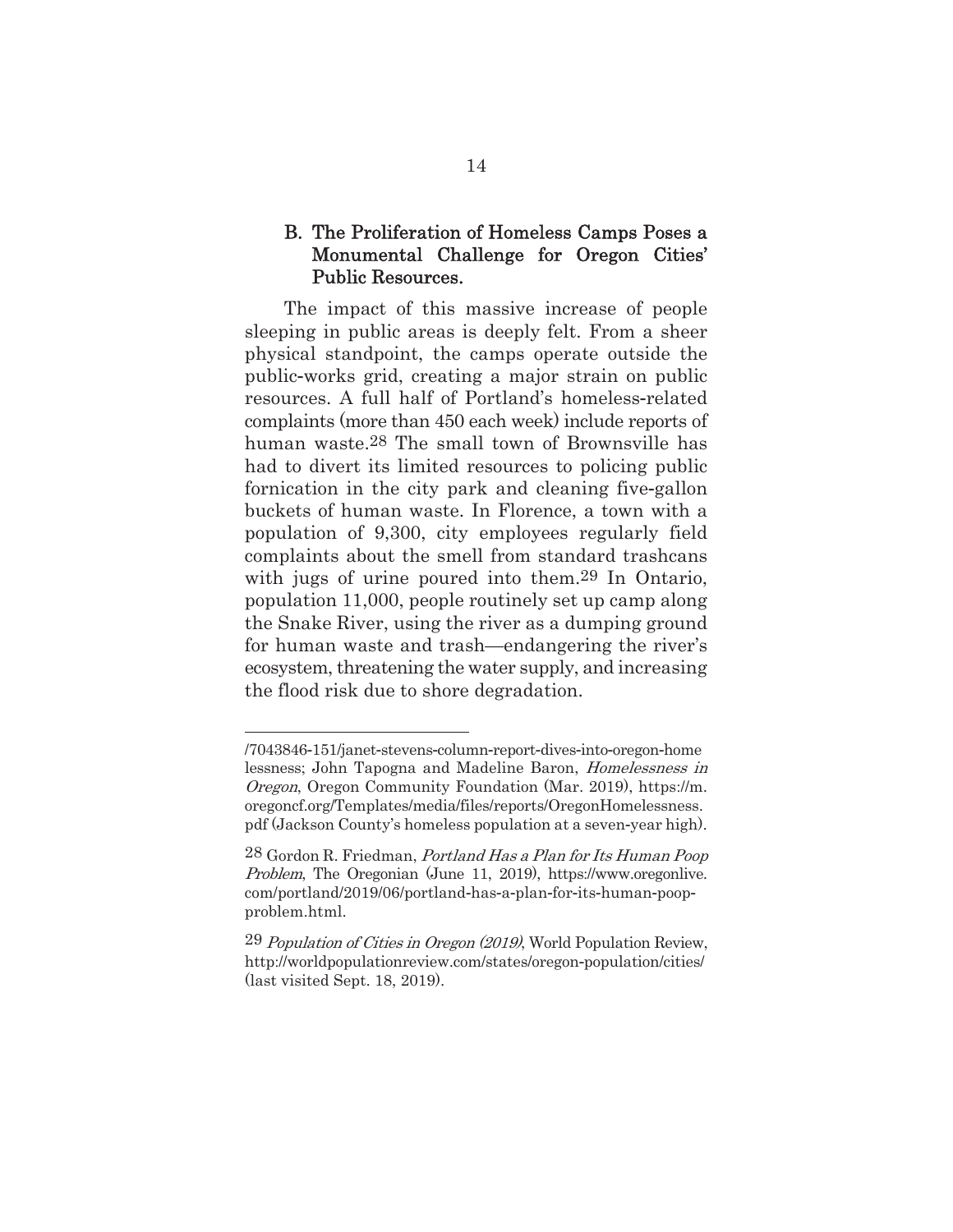

Homeless campsite in Eugene after campers vacated.30

<sup>30</sup> Tiffany Eckert, Eugene's Camp 99 Officially Closes, Homeless Campers Disperse, KLCC (Jan. 16, 2019), https//www.klcc.org/post/ eugenes-camp-99-officially-closes-homeless-campers-disperse.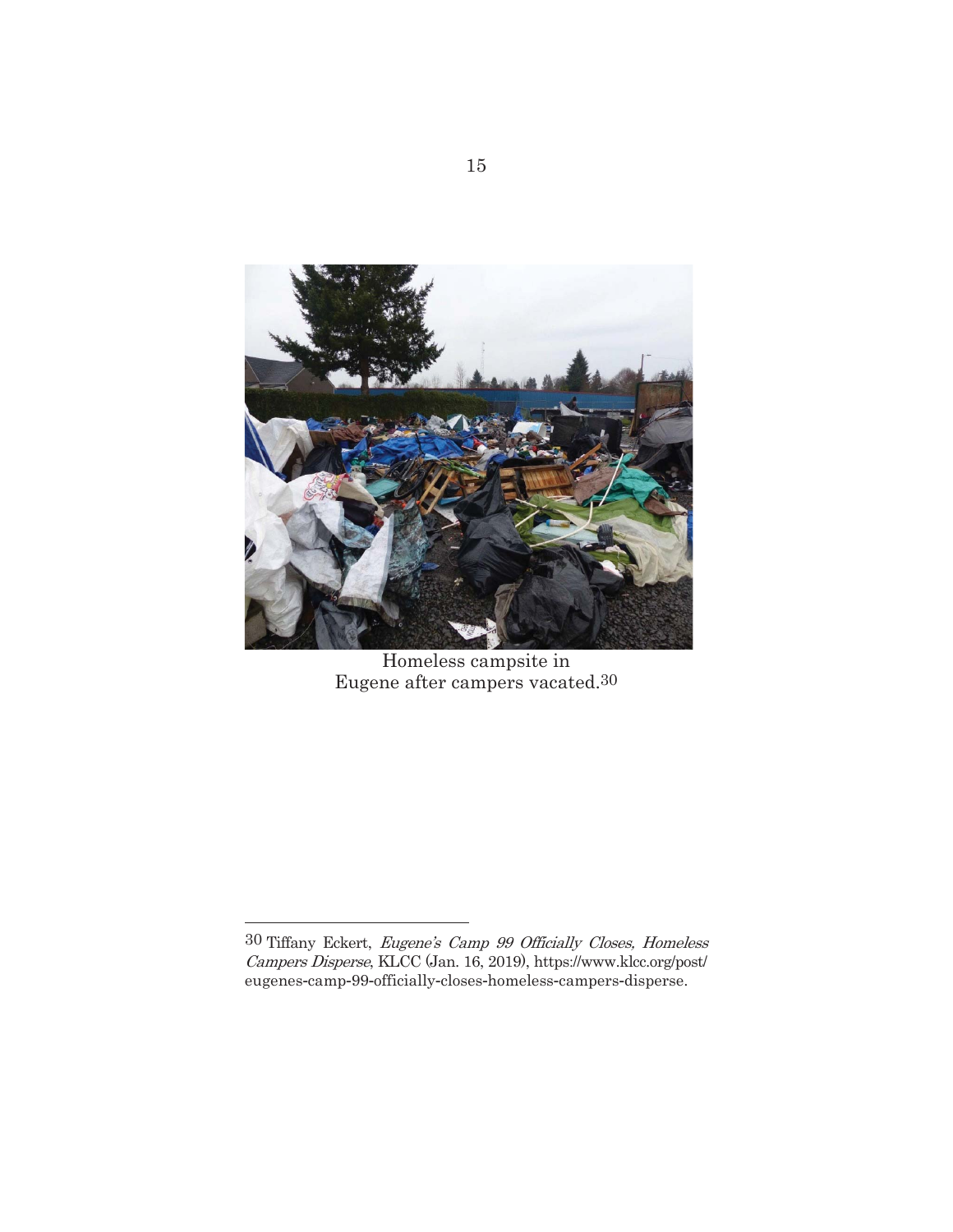

Homeless campsite in Warrenton (population 5,900) after campers vacated.31

Attempting to clean these camps is not just time consuming and expensive—it is hazardous. A Florence city employee was severely injured when he cut his hand on a sharp edge topped with human waste and concealed by a discarded tent.

<sup>31</sup> Population of Cities in Oregon (2019), World Population Review, http://worldpopulationreview.com/states/oregon-population/cities/ (last visited Sept. 18, 2019).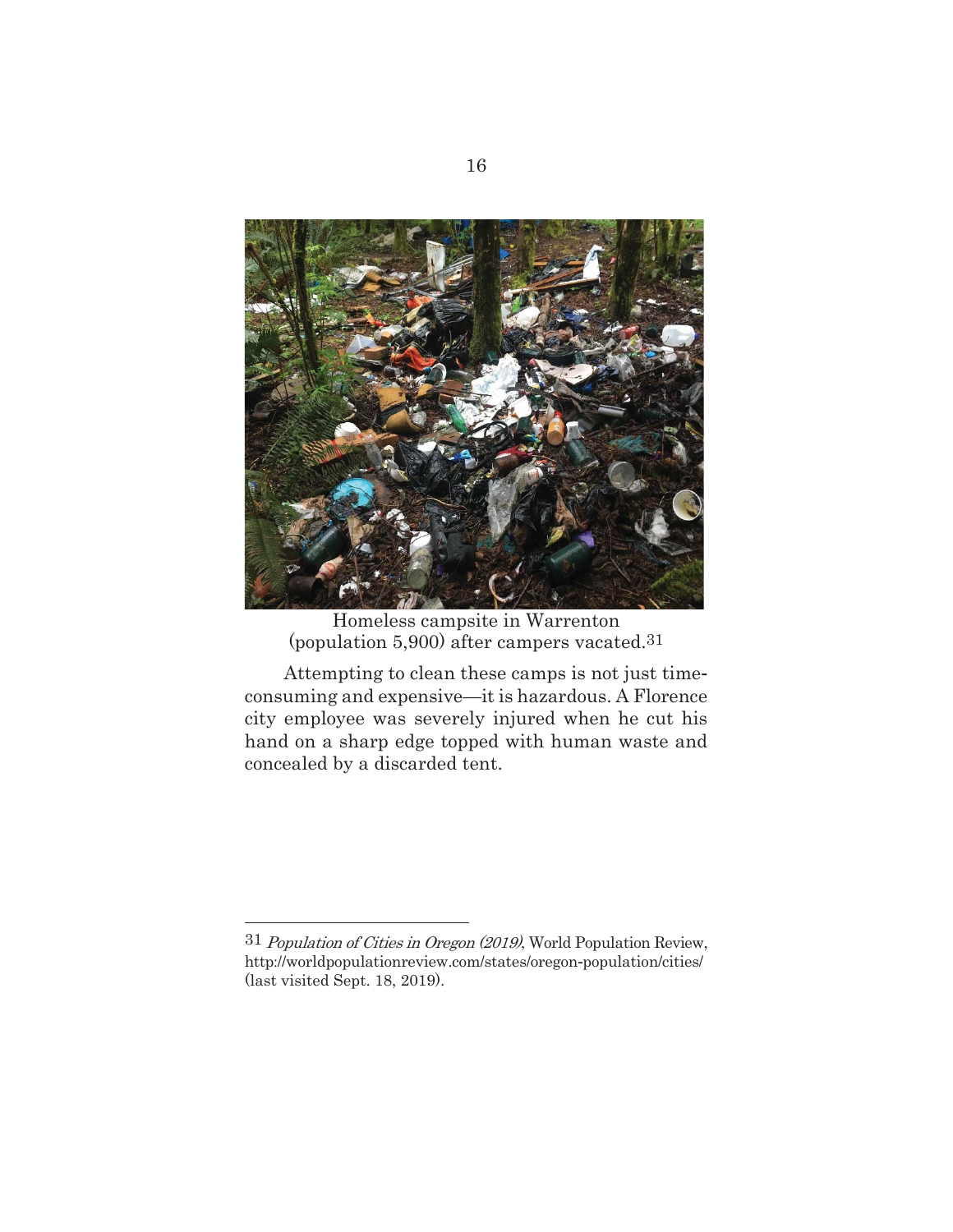#### C. Oregon Cities Struggle with the Post-Martin Increase of Unsheltered Homeless-Related Crimes and Complaints.

The consequences extend beyond the blight and cost of the mess that encampments leave behind— Oregon cities also report an increase in crime both by and against the unsheltered homeless. For example, in Portland, a man frustrated with the inability of police to enforce against a homeless encampment set fire to the camp.32 In April 2019, two men were arrested for beating two homeless people with bats and batons, causing serious internal injuries.33 And Lane County's emergency declaration was in part motivated by the tragic death of a woman sleeping in an alley who was killed by a garbage truck.34

The incidence of crime against residents also rises near homeless encampments. Waterloo, Oregon, population 230, has experienced the arrival of home less campers for the first time in town memory. Waterloo's City Hall—free of crime for as long as residents can remember—was been robbed twice in

<u> Alexandria de la contrada de la contrada de la contrada de la contrada de la contrada de la contrada de la c</u>

<sup>32</sup> Everton Bailey Jr., Portland Man Walks into Homeless Camp, Intentionally Starts Fire That Torches Tent, Authorities Say, The Oregonian (Aug. 29, 2019), https//www.oregonlive.com/portland  $/2019/08$ /portland-man-walks-into-homeless-camp-intentionallystarts-fire-that-torches-tent-authorities-say.html.

<sup>33</sup> Two Men Arrested, Accused of Trying to Kill Homeless People in Oregon, Q13 Fox (Apr. 2, 2019), https//q13fox.com/2019/04/02/two men-arrested-accused-of-trying-to-kill-homeless-people-in-oregon/.

<sup>34</sup> Police ID Homeless Woman Killed by Garbage Truck, The RegisterGuard (Aug. 30, 2019), https//www.registerguard.com/ news/20190830/police-id-homeless-woman-killed-by-garbagetruck.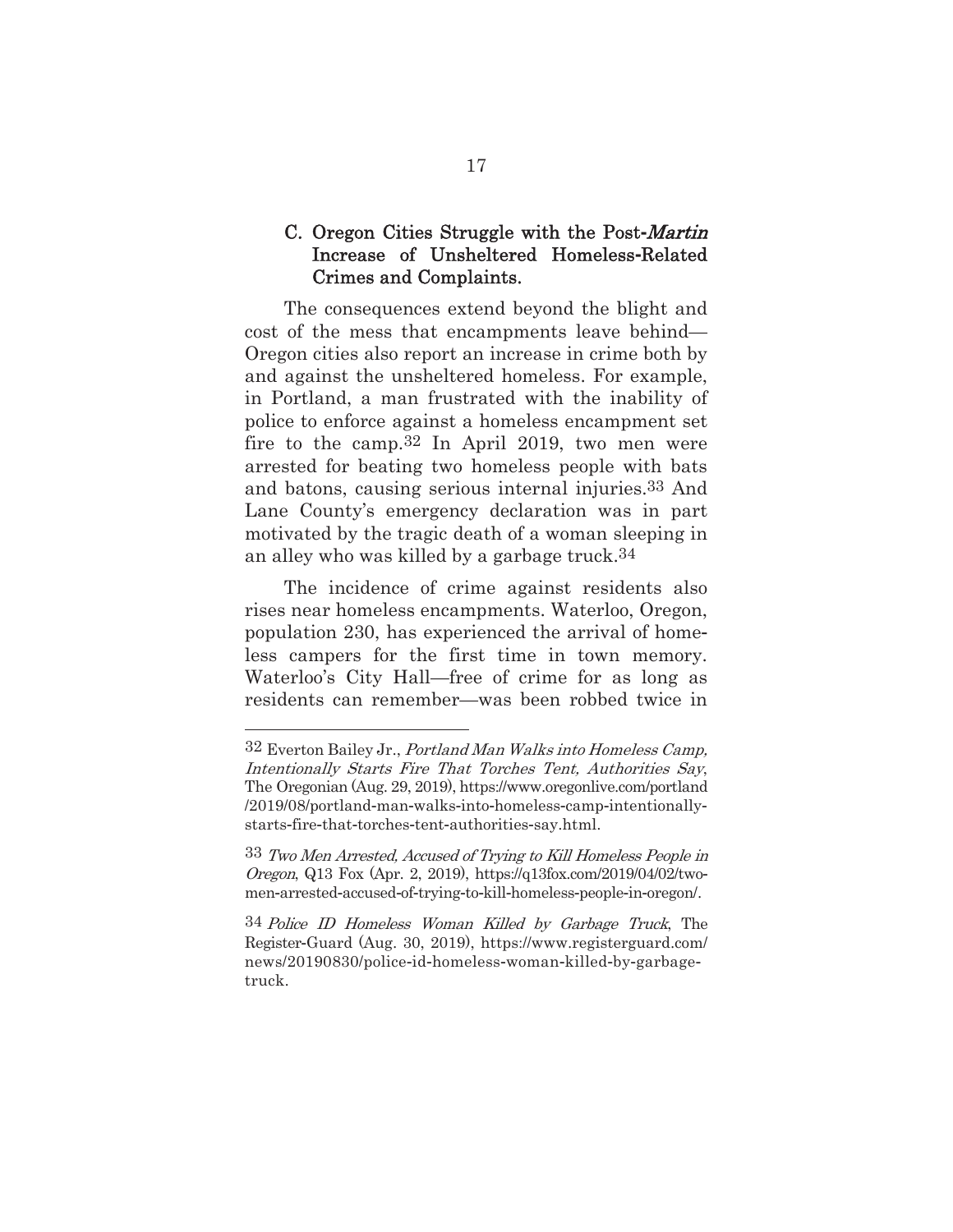2019. And the crimes extend beyond petty theft. In Portland, a couple visiting a public beach along the Willamette River were brutally beaten by a homeless man with a baton who did not want the couple's unleashed dog near his campsite. Police had been made aware of the threat posed by the dangerous individual, but—as the couple's lawsuit alleges–did nothing to remove his campsite.35

Unsurprisingly, citizen complaints have skyrock eted in the year following the Ninth Circuit's decision. Astoria reports a 300% increase in homeless-related complaints, and Waterloo reports a 700% increase year-to-date.<sup>36</sup> And in Portland, for the first time ever, homelessness is the top issue on voters' minds–ahead of schools, road conditions, crime, traffic, and health care.37 In the year following the Martin decision, 33% of residents cited homelessness as their biggest con cern–the year prior, that number was 10%.38

<sup>35</sup> Maggie Vespa, An Ideal Opportunity to Go Unnoticed, KGW (July 26, 2019), https://www.kgw.com/article/news/local/an-idealopportunity-to-go-unnoticed-lawsuit-litter-fires-point-spotlightat-homeless-on-beaches/283-d0c6f4ed-1968-46fa-ac8f-8f003001b068.

<sup>36</sup> Maggie Vespa, Astoria Police Tracking Calls Involving 'Aggressive' Homeless People, KGW (May 17, 2019), https://www.kgw. com/article/news/astoria-police-tracking-calls-involving-aggressivehomeless-people/283-0b1fc494-b2b1-46ce-bbd4-570b2a535819.

<sup>37</sup> Molly Harbarger, Homelessness Surges to Top Concern Among Portlanders, Poll Finds, The Oregonian (Feb. 8, 2019), https://www. oregonlive.com/business/2019/02/homelessness-surges-to-topconcern-among-portlanders-poll-finds.html.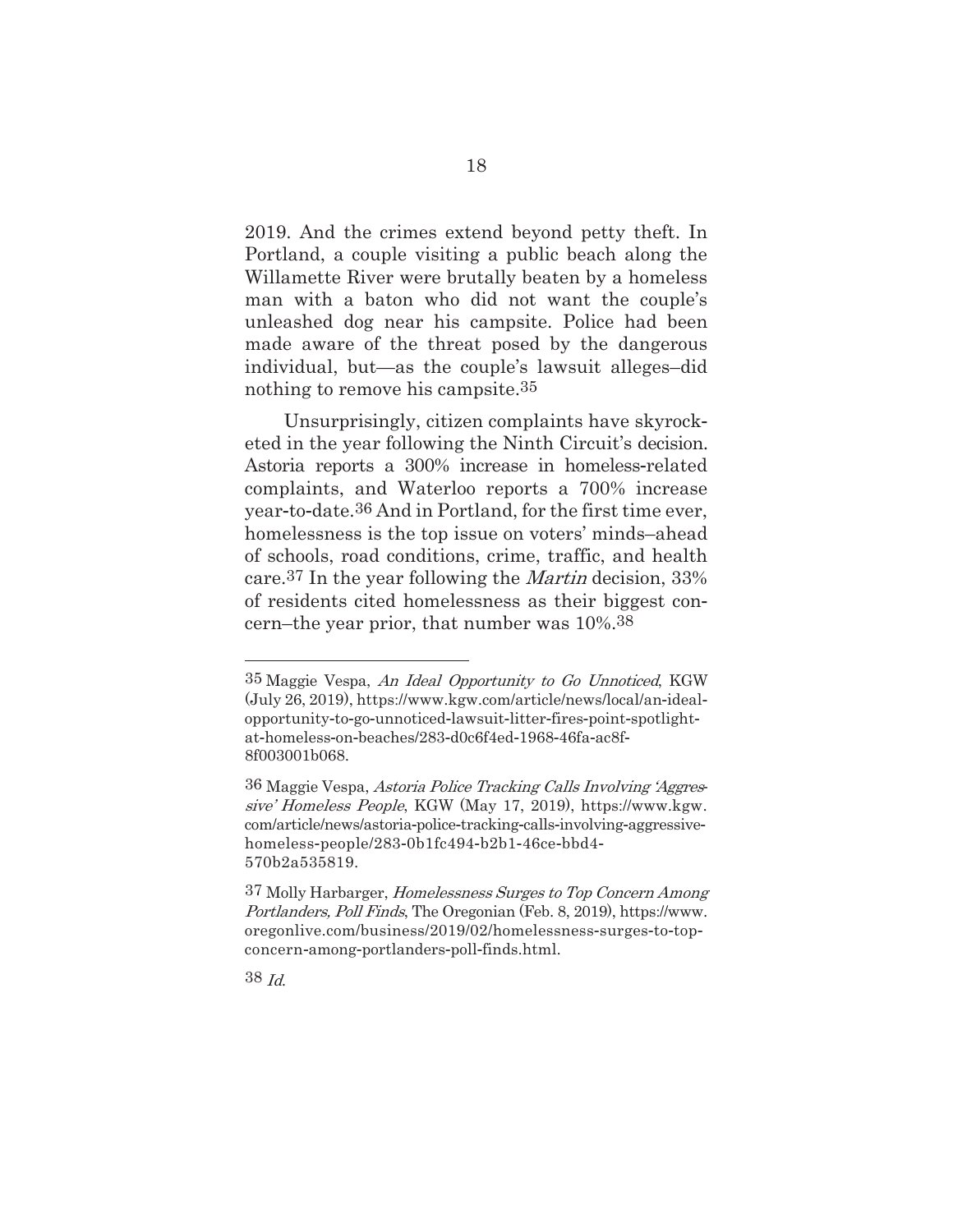As these complaints reveal, livability and tourism across Oregon has suffered, including in many of the Oregon cities already devastated by the decline of the timber industry. Ironically, the decline of the timber industry is a major contributor to rural homelessness.39 The Ninth Circuit's judicial policy-making thwarts these cities' efforts to mount a desperately needed tourism industry and reduce housing instability in their communities.

The Ninth Circuit's decision purports to address "the distressing homelessness problem[,]" which Judge Berzon attributes to several governmental policy deci sions including the lack of "affordable care for people with mental illness, and the failure to provide adequate treatment for drug addiction." Pet.App.5a. However, fundamental doctrines of American democracy counsel against converting judicial opinions into federal rights.40 The experience of Oregon cities in the aftermath of the Martin decision is a case study in the wisdom of that separation.

<sup>39</sup> Patricia A. Post, Hard to Reach*:* Rural Homelessness & Health Care, National Health Care for the Homeless Council (Jan. 2002), https://nhchc.org/wp-content/uploads/2019/08/Rural-Homelessness. pdf.

<sup>40</sup> See, e.g., Tyson & Bro.*-*United Theatre Ticket Offices, Inc. v. Banton, 273 U.S. 418, 446 (1927) (Holmes, J., dissenting) ("[A] state Legislature can do whatever it sees fit to do unless it is restrained by some express prohibition in the Constitution . . . , and that Courts should be careful not to extend such prohibitions beyond their obvious meaning by reading into them conceptions of public policy that the particular Court may happen to entertain.").